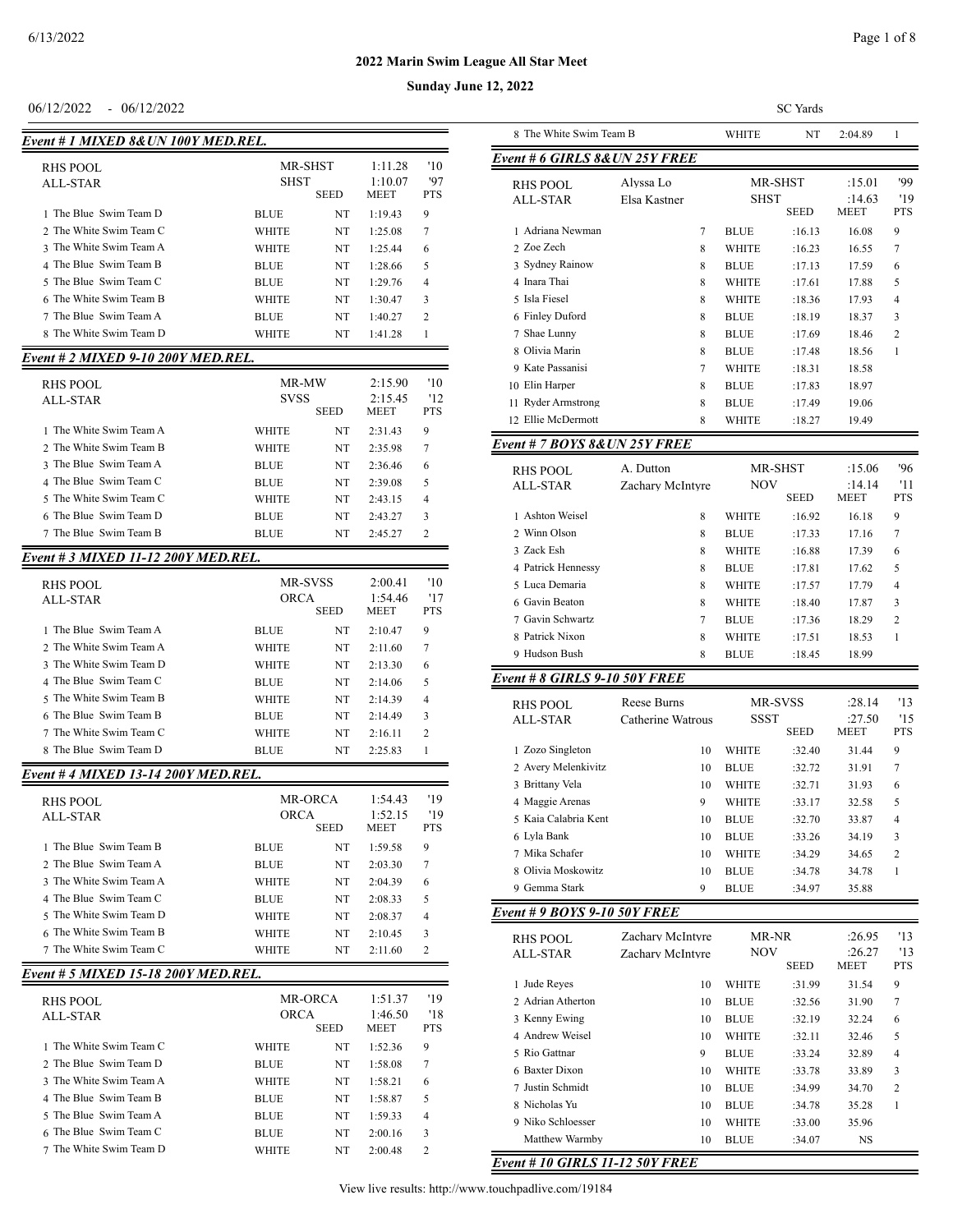### $06/12/2022 - 06/12/2022$

| <b>Event # 10 GIRLS 11-12 50Y FREE</b> |                            |    |                                              |        |                                 |                          |
|----------------------------------------|----------------------------|----|----------------------------------------------|--------|---------------------------------|--------------------------|
| RHS POOL<br>ALL-STAR                   | Sasha Petrova<br>Alvssa Lo |    | <b>MR-SVSS</b><br><b>SHST</b><br><b>SEED</b> |        | :26.02<br>:25.68<br><b>MEET</b> | '10<br>'03<br><b>PTS</b> |
| 1 Hannah Shoup                         |                            | 12 | <b>WHITE</b>                                 | :27.52 | 27.37                           | 9                        |
| 2 Cruz Gattnar                         |                            | 12 | <b>BLUE</b>                                  | :27.87 | 28.47                           | 7                        |
| 3 Kalena Gregory                       |                            | 12 | <b>BLUE</b>                                  | :29.26 | 29.24                           | 6                        |
| 4 Evie Noyes                           |                            | 12 | <b>WHITE</b>                                 | :29.06 | 29.43                           | 5                        |
| 5 Cami Lee                             |                            | 12 | <b>BLUE</b>                                  | :29.48 | 29.48                           | $\overline{4}$           |
| 6 Johanna Bush                         |                            | 11 | <b>WHITE</b>                                 | :29.30 | 29.92                           | 3                        |
| 7 Nina Iver                            |                            | 12 | <b>WHITE</b>                                 | :30.48 | 29.95                           | $\overline{2}$           |
| 8 Madison Kathrein                     |                            | 11 | <b>WHITE</b>                                 | :30.68 | 30.09                           | 1                        |
| Finotta Braun<br>9                     |                            | 12 | BLUE                                         | :30.45 | 30.42                           |                          |
| 10 Chloe Arwin                         |                            | 11 | <b>WHITE</b>                                 | :30.73 | 30.65                           |                          |
| Aria Kirk Di giorgio<br>11             |                            | 11 | WHITE                                        | :30.80 | 31.66                           |                          |

## *Event # 11 BOYS 11-12 50Y FREE*

| RHS POOL<br>ALL-STAR          | Daniel Hardman<br>Daniel Hardman | MR-RH<br><b>RHS</b> | <b>SEED</b> | :24.57<br>:24.40<br><b>MEET</b> | '11<br>'11<br><b>PTS</b> |
|-------------------------------|----------------------------------|---------------------|-------------|---------------------------------|--------------------------|
| 1 Riggins Scheumann           | 12                               | <b>WHITE</b>        | :25.23      | 25.62                           | 9                        |
| 2 Samir Meleis                | 12                               | <b>BLUE</b>         | :26.65      | 26.66                           | 7                        |
| 3 Joseph Fleishman            | 12                               | <b>WHITE</b>        | :27.87      | 28.10                           | 6                        |
| Gabrian Levy<br>$\mathbf 4$   | 12                               | <b>BLUE</b>         | :28.61      | 28.73                           | 5                        |
| 5 Alex Atherton               | 12                               | <b>BLUE</b>         | :29.28      | 29.06                           | 4                        |
| 6 Davis Golden                | 12                               | <b>WHITE</b>        | :28.92      | 29.09                           | 3                        |
| <b>Blake Butcher</b><br>7     | 12                               | <b>WHITE</b>        | :29.46      | 29.36                           | $\overline{c}$           |
| Ethan Minnich<br>$\mathbf{R}$ | 12                               | <b>WHITE</b>        | :30.16      | 29.63                           | 1                        |
| 9 Liam McClellan              | 12                               | <b>BLUE</b>         | :30.17      | 29.79                           |                          |
| 10 Dax Tarbe                  | 12                               | WHITE               | :30.18      | 29.95                           |                          |
| Devon Demartini               | 12                               | BLUE                | :30.09      | 30.26                           |                          |

# *Event # 12 GIRLS 13-14 50Y FREE*

|         | RHS POOL<br>ALL-STAR         | Kendall Christie<br>Elizabeth Rosen |    | <b>SHST</b>  | MR-SHST<br><b>SEED</b> | :25.72<br>:25.09<br><b>MEET</b> | '11<br>'07<br><b>PTS</b> |
|---------|------------------------------|-------------------------------------|----|--------------|------------------------|---------------------------------|--------------------------|
|         | 1 Elle Philp                 |                                     | 14 | WHITE        | :26.90                 | 26.58                           | 9                        |
|         | 2. Sanne Kostecki            |                                     | 14 | <b>BLUE</b>  | :26.99                 | 26.84                           | 7                        |
|         | 3 Ava Pellumbi               |                                     | 13 | <b>WHITE</b> | :27.30                 | 27.03                           | 6                        |
|         | 4 Sammie Folev               |                                     | 13 | <b>WHITE</b> | :27.26                 | 27.46                           | 5                        |
|         | 5 Amanda Mauzy               |                                     | 14 | <b>WHITE</b> | :27.57                 | 28.14                           | $\overline{4}$           |
| $\star$ | 6 Gabby Grow                 |                                     | 14 | <b>BLUE</b>  | :27.88                 | 28.15                           | 2.5                      |
|         | 6 Josephine Fetterman-Riggle |                                     | 14 | <b>BLUE</b>  | :27.94                 | 28.15                           | 2.5                      |
|         | 8 Reese Arwin                |                                     | 13 | <b>BLUE</b>  | :28.51                 | 28.22                           | 1                        |
|         | 9 Sabine Barringer           |                                     | 13 | <b>BLUE</b>  | :28.03                 | 28.23                           |                          |
|         | 10 Kate Morgan               |                                     | 14 | <b>WHITE</b> | :28.19                 | 28.43                           |                          |
|         | 11 Lily Damsen               |                                     | 14 | WHITE        | :28.54                 | 28.51                           |                          |
|         | 12 Haley Brown               |                                     | 14 | WHITE        | :28.18                 | 29.01                           |                          |
|         | Annika Hakes                 |                                     | 14 | WHITE        | :28.10                 | NS                              |                          |

# *Event # 13 BOYS 13-14 50Y FREE*

| RHS POOL<br>ALL-STAR | Havdn Fischer<br>Daniel Hardman | <b>MR-SVSS</b><br><b>RH</b><br><b>SEED</b> |        | :23.11<br>:22.64<br><b>MEET</b> | '14<br>13<br><b>PTS</b> |
|----------------------|---------------------------------|--------------------------------------------|--------|---------------------------------|-------------------------|
| 1 Andrew Chong       | 14                              | <b>BLUE</b>                                | :24.60 | 24.09                           | 9                       |
| 2 Cayden Yock        | 14                              | <b>WHITE</b>                               | :25.58 | 25.20                           | $7\phantom{.0}$         |
| 3 Paul Falzone       | 14                              | <b>WHITE</b>                               | :26.02 | 25.98                           | 6                       |
| 4 Tucker Kurth       | 14                              | <b>BLUE</b>                                | :26.52 | 26.02                           | 5                       |
| 5 Charlie Cain       | 14                              | <b>BLUE</b>                                | :25.93 | 26.14                           | $\overline{4}$          |
| 6 Elliott Kruger     | 13                              | <b>BLUE</b>                                | :26.36 | 26.51                           | 3                       |

|                                         |                 |    |              | <b>SC</b> Yards |                       |                   |
|-----------------------------------------|-----------------|----|--------------|-----------------|-----------------------|-------------------|
| 7 Rhys Garroway Myers                   |                 | 14 | <b>WHITE</b> | :26.11          | 26.61                 | $\mathfrak{D}$    |
| 8 Adam Albers                           |                 | 13 | <b>BLUE</b>  | :27.06          | 27.22                 | 1                 |
| 9 Jack Wien                             |                 | 14 | <b>BLUE</b>  | :27.04          | 27.58                 |                   |
| Nicholas Butler                         |                 | 13 | <b>WHITE</b> | :27.27          | <b>NS</b>             |                   |
| <b>Event # 14 GIRLS 15-18 100Y FREE</b> |                 |    |              |                 |                       |                   |
| <b>RHS POOL</b>                         | Miki Dahlke     |    |              | <b>MR-SVSS</b>  | :55.50                | '13               |
| ALL-STAR                                | Nicolette Jasko |    | <b>ORCA</b>  | <b>SEED</b>     | :54.05<br><b>MEET</b> | '18<br><b>PTS</b> |
| 1 Kate Deforrest                        |                 | 16 | <b>BLUE</b>  | :57.45          | 57.28                 | 9                 |
| 2 Maeve McAuley                         |                 | 16 | <b>WHITE</b> | :58.53          | 58.64                 | $\overline{7}$    |
| 3 Hannah Slaught                        |                 | 17 | <b>BLUE</b>  | :59.67          | 58.77                 | 6                 |
| 4 Alyssa Kooy                           |                 | 15 | <b>WHITE</b> | :59.47          | 59.34                 | 5                 |
| 5 Audrey Lowell                         |                 | 15 | <b>WHITE</b> | 1:00.43         | 59.70                 | $\overline{4}$    |
| 6 Claire Cassidy                        |                 | 16 | <b>WHITE</b> | :58.67          | 59.78                 | 3                 |
| 7 Sara Jordan                           |                 | 15 | <b>BLUE</b>  | 1:00.50         | 59.97                 | $\overline{c}$    |
| 8 Samantha Carter                       |                 | 15 | <b>WHITE</b> | 1:02.72         | 1:02.12               | $\mathbf{1}$      |
| 9 Hannah Nicholas                       |                 | 16 | <b>BLUE</b>  | 1:01.42         | 1:02.19               |                   |
| 10 Nola Palestrant                      |                 | 15 | <b>WHITE</b> | 1:01.89         | 1:02.30               |                   |
| <b>Emily Hinkley</b><br>11              |                 | 15 | <b>BLUE</b>  | 1:01.92         | 1:02.68               |                   |
| 12 Paige Bussi                          |                 | 16 | <b>BLUE</b>  | 1:03.08         | 1:03.12               |                   |
| 13 Judijo Lee                           |                 | 15 | <b>BLUE</b>  | 1:03.08         | 1:03.46               |                   |
| 14 Makena Quinones                      |                 | 15 | <b>WHITE</b> | 1:02.58         | 1:03.88               |                   |
| Gwen Kallmeyer                          |                 | 18 | <b>BLUE</b>  | 1:01.61         | <b>NS</b>             |                   |
| Ella Woodhead                           |                 | 18 | <b>BLUE</b>  | :57.90          | <b>NS</b>             |                   |
| Izzy Ut                                 |                 | 17 | <b>BLUE</b>  | :58.83          | <b>NS</b>             |                   |

#### *Event # 15 BOYS 15-18 100Y FREE*

| RHS POOL<br>ALL-STAR | Rvan Schoenlein<br>Christopher Lollini | <b>SM</b>    | <b>MR-WAVE</b><br><b>SEED</b> | :49.34<br>:48.29<br><b>MEET</b> | '17<br>'01<br><b>PTS</b> |
|----------------------|----------------------------------------|--------------|-------------------------------|---------------------------------|--------------------------|
| Jackson Stewart      | 17                                     | WHITE        | :50.96                        | 50.87                           | 9                        |
| 2 Ewan Smith         | 15                                     | <b>BLUE</b>  | :50.37                        | 50.92                           | 7                        |
| 3 Cameron Aryanpour  | 16                                     | <b>BLUE</b>  | :51.27                        | 52.01                           | 6                        |
| 4 Ezra Portillo      | 16                                     | <b>BLUE</b>  | :53.41                        | 53.62                           | 5                        |
| 5 Freddy Goldstein   | 17                                     | WHITE        | :52.77                        | 54.03                           | 4                        |
| 6 Jackson Conway     | 16                                     | <b>WHITE</b> | :55.49                        | 54.69                           | 3                        |
| 7 Marcus Proksch     | 16                                     | <b>WHITE</b> | :55.63                        | 55.09                           | $\overline{c}$           |
| 8 Finn Seery         | 16                                     | <b>BLUE</b>  | :54.56                        | 55.27                           | 1                        |
| 9 Sawyer Goldberg    | 15                                     | <b>BLUE</b>  | :55.42                        | 55.43                           |                          |
| 10 Gino McDonnell    | 16                                     | <b>BLUE</b>  | :54.72                        | 56.19                           |                          |
| Dillon Joyce         | 18                                     | WHITE        | :54.02                        | NS.                             |                          |
| David Finney         | 16                                     | WHITE        | :54.25                        | NS                              |                          |

## *Event # 16 GIRLS 8&UN 25Y BACK*

| RHS POOL<br>ALL-STAR                   | Emma Sloan<br>Kaitlyn Lo |   | MR-RH<br>SHST | <b>SEED</b> | :18.36<br>:17.78<br><b>MEET</b> | '18<br>'01<br><b>PTS</b> |
|----------------------------------------|--------------------------|---|---------------|-------------|---------------------------------|--------------------------|
| 1 Josephine Fernandez                  |                          | 8 | WHITE         | :20.84      | 20.65                           | 9                        |
| 2. Zoe Zech                            |                          | 8 | WHITE         | :20.81      | 21.03                           | 7                        |
| 3 Sydney Rainow                        |                          | 8 | <b>BLUE</b>   | :21.78      | 21.85                           | 6                        |
| 4 Anna Ocat                            |                          | 7 | <b>BLUE</b>   | :22.66      | 22.43                           | 5                        |
| 5 Ryder Armstrong                      |                          | 8 | <b>BLUE</b>   | :22.07      | 22.48                           | 4                        |
| 6 Dorian Betti                         |                          | 8 | WHITE         | :23.35      | 22.53                           | 3                        |
| 7 Shae Lunny                           |                          | 8 | <b>BLUE</b>   | :22.37      | 22.85                           | $\overline{c}$           |
| 8 Finley Duford                        |                          | 8 | <b>BLUE</b>   | :21.49      | 23.34                           | 1                        |
| Elia Bank<br>9                         |                          | 8 | <b>BLUE</b>   | :22.81      | 23.56                           |                          |
| 10 Elin Harper                         |                          | 8 | <b>BLUE</b>   | :23.20      | 24.81                           |                          |
| Hannah Beaton<br>11                    |                          | 8 | <b>BLUE</b>   | :22.71      | 26.60                           |                          |
| $1.0.17$ POIG 0.0 LIMIT A 2 V P $1.01$ |                          |   |               |             |                                 |                          |

*Event # 17 BOYS 8&UN 25Y BACK*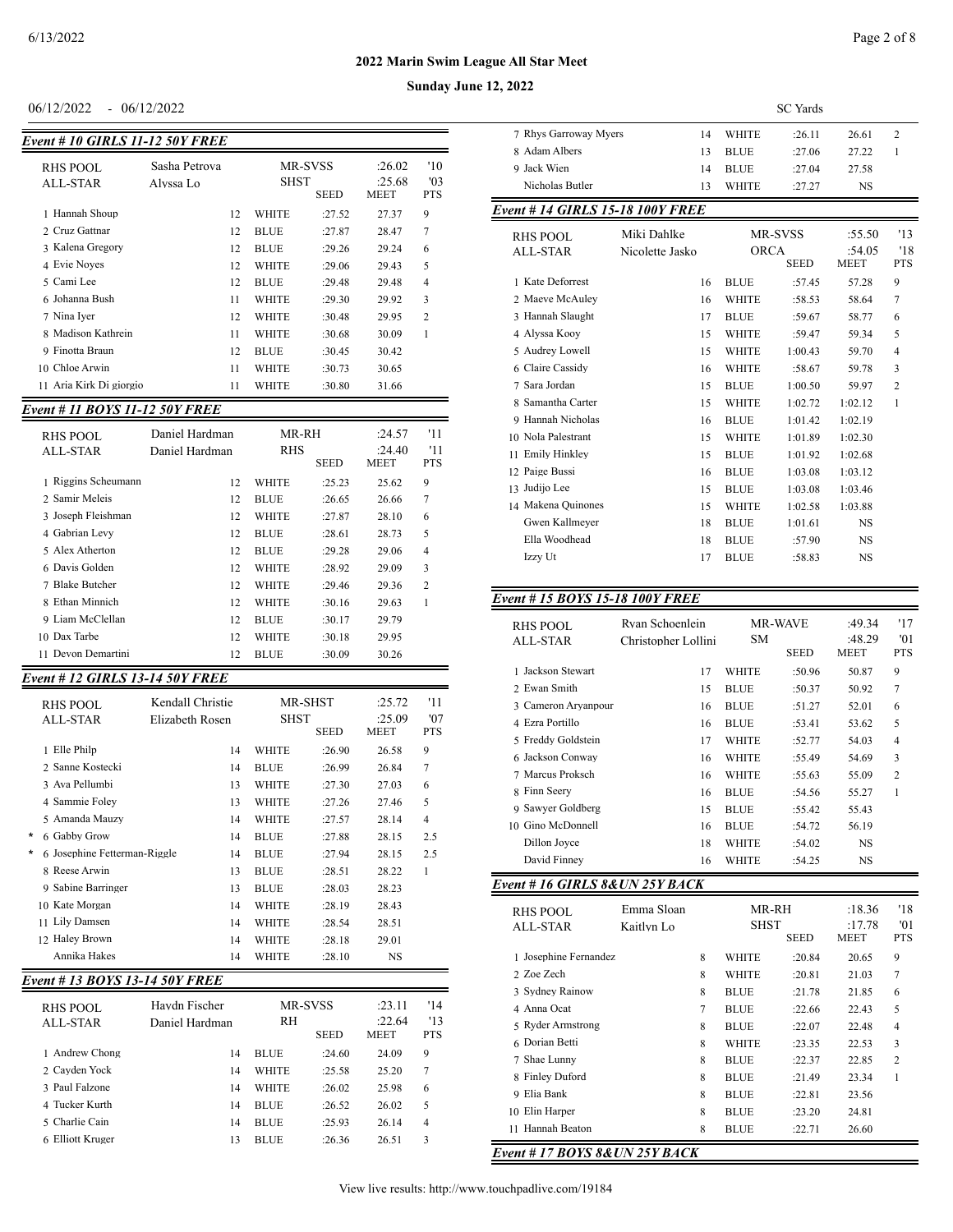| Event # 17 BOYS 8&UN 25Y BACK |             |   |                                             |        |                       |                  |
|-------------------------------|-------------|---|---------------------------------------------|--------|-----------------------|------------------|
| RHS POOL                      | Finn Aune   |   | <b>MR-WAVE</b><br><b>NOV</b><br><b>SEED</b> |        | :17.77                | '12              |
| ALL-STAR                      | Eric Benson |   |                                             |        | :16.59<br><b>MEET</b> | 95<br><b>PTS</b> |
| 1 Patrick Hennessy            |             | 8 | <b>BLUE</b>                                 | :22.08 | 22.47                 | 9                |
| 2 Gavin Schwartz              |             | 7 | <b>BLUE</b>                                 | :22.72 | 22.52                 | $\overline{7}$   |
| 3 Hudson Bush                 |             | 8 | <b>BLUE</b>                                 | :24.19 | 23.05                 | 6                |
| 4 Jack Winner                 |             | 8 | WHITE                                       | :24.45 | 23.08                 | 5                |
| 5 Patrick Nixon               |             | 8 | <b>WHITE</b>                                | :22.97 | 23.27                 | $\overline{4}$   |
| 6 Bryce Ressler               |             | 8 | <b>BLUE</b>                                 | :24.47 | 23.95                 | 3                |
| 7 Ronan Yoshida               |             | 8 | <b>WHITE</b>                                | :23.92 | 24.01                 | $\overline{c}$   |
| 8 Zack Esh                    |             | 8 | <b>WHITE</b>                                | :23.43 | 24.09                 | 1                |
| 9 Zane Boggs                  |             | 8 | <b>WHITE</b>                                | :24.33 | 24.17                 |                  |
| Bo Schafer<br>10              |             | 7 | <b>BLUE</b>                                 | NT     | 24.39                 |                  |
| Aidan Danziger                |             | 8 | BLUE                                        | :24.45 | DO                    |                  |

#### *Event # 18 GIRLS 9-10 50Y BACK*

| RHS POOL<br>ALL-STAR | Natalie Focha<br>Catherine Watrous | <b>SSST</b>  | <b>MR-SHST</b><br><b>SEED</b> | :33.38<br>:32.29<br><b>MEET</b> | '0.5<br>15<br><b>PTS</b> |
|----------------------|------------------------------------|--------------|-------------------------------|---------------------------------|--------------------------|
| 1 Zozo Singleton     | 10                                 | WHITE        | :39.35                        | 37.23                           | 9                        |
| 2 Brittany Vela      | 10                                 | WHITE        | :41.01                        | 38.58                           | 7                        |
| 3 Lyla Bank          | 10                                 | BLUE         | :40.91                        | 40.42                           | 6                        |
| 4 Mika Schafer       | 10                                 | <b>WHITE</b> | :40.66                        | 40.73                           | 5                        |
| 5 Alexandra Nita     | 9                                  | WHITE        | :42.73                        | 41.66                           | 4                        |
| 6 Isabella Clemenza  | 10                                 | BLUE         | :43.51                        | 41.89                           | 3                        |
| 7 Zalea Fruhauf      | 9                                  | WHITE        | :43.32                        | 42.77                           | $\overline{c}$           |
| 8 Leah Miller        | 9                                  | WHITE        | :42.27                        | 43.30                           | 1                        |
| 9 Charlotte Fearnow  | 9                                  | WHITE        | :43.41                        | 44.30                           |                          |
| Emma Johnston<br>10. | 10                                 | WHITE        | :43.15                        | 44.65                           |                          |

#### *Event # 19 BOYS 9-10 50Y BACK*

| RHS POOL<br>ALL-STAR | Finn Aune<br>Dashiell Rothberg | <b>MR-WAVE</b><br><b>RRCM</b><br><b>SEED</b> |        | :32.55<br>:32.36<br><b>MEET</b> | '14<br>'97<br><b>PTS</b> |
|----------------------|--------------------------------|----------------------------------------------|--------|---------------------------------|--------------------------|
| 1 Robert Flynn       | 10                             | WHITE                                        | :39.32 | 40.06                           | 9                        |
| 2 Jude Reyes         | 10                             | WHITE                                        | :40.13 | 40.68                           | 7                        |
| 3 Andrew Weisel      | 10                             | WHITE                                        | :42.55 | 42.50                           | 6                        |
| 4 Samson Bettor      | 10                             | <b>BLUE</b>                                  | :43.60 | 42.81                           | 5                        |
| 5 Adrian Atherton    | 10                             | <b>BLUE</b>                                  | :42.91 | 43.60                           | 4                        |
| 6 Justin Schmidt     | 10                             | <b>BLUE</b>                                  | :43.99 | 43.68                           | 3                        |
| 7 Niko Schloesser    | 10                             | WHITE                                        | :43.94 | 45.86                           | $\overline{c}$           |
| Matthew Cao          | 9                              | WHITE                                        | :43.95 | <b>NS</b>                       |                          |
| Matthew Warmby       | 10                             | <b>BLUE</b>                                  | :40.02 | <b>NS</b>                       |                          |

## *Event # 20 GIRLS 11-12 50Y BACK*

| RHS POOL<br>ALL-STAR | Kaitlyn Lo<br>Nicole Chong |    | MR-SHST<br>ORCA<br><b>SEED</b> |        | :29.72<br>:29.48<br><b>MEET</b> | '05<br>'17<br><b>PTS</b> |
|----------------------|----------------------------|----|--------------------------------|--------|---------------------------------|--------------------------|
| 1 Kk O'Connell       |                            | 12 | <b>BLUE</b>                    | :29.82 | 30.36                           | 9                        |
| 2 Ellie Hoang        |                            | 12 | <b>WHITE</b>                   | :33.01 | 33.08                           | 7                        |
| 3 Bella Stamps       |                            | 12 | <b>WHITE</b>                   | :34.84 | 33.78                           | 6                        |
| 4 Cruz Gattnar       |                            | 12 | <b>BLUE</b>                    | :33.83 | 35.41                           | 5                        |
| 5 Kalena Gregory     |                            | 12 | <b>BLUE</b>                    | :36.58 | 35.94                           | 4                        |
| 6 Chloe Arwin        |                            | 11 | <b>WHITE</b>                   | :37.72 | 36.90                           | 3                        |
| 7 Leilani Corral     |                            | 12 | <b>WHITE</b>                   | :37.60 | 37.46                           | $\overline{c}$           |
| 8 Hailey Lauster     |                            | 11 | <b>WHITE</b>                   | :37.02 | 40.66                           | 1                        |
| Emma Sloan           |                            | 12 | <b>BLUE</b>                    | :30.21 | <b>NS</b>                       |                          |
| Claire Cochrane      |                            | 12 | <b>BLUE</b>                    | :32.04 | <b>NS</b>                       |                          |

#### *Event # 21 BOYS 11-12 50Y BACK*

RHS POOL Daniel Hardman MR-RH :29.03 '11

06/12/2022 - 06/12/2022 SC Yards ALL-STAR J Burns TPC :29.58 '86<br>SEED MEET PTS  ${\tt MEET}$ 1 Samir Meleis 12 BLUE :34.63 32.84 9 2 Gabe Porter 12 BLUE :33.66 33.35 7 3 J.P. Perry 12 WHITE :35.85 35.54 6 4 Alex Atherton 12 BLUE :36.06 36.16 5 5 Nate Evens 12 WHITE :36.04 36.82 4 6 Liam McClellan 12 BLUE :35.76 36.95 3

#### *Event # 22 GIRLS 13-14 50Y BACK*

|        | RHS POOL<br>ALL-STAR         | Nicole Chong<br>Nicole Chong |    | ORCA         | MR-ORCA<br><b>SEED</b> | :29.28<br>:29.03<br><b>MEET</b> | '19<br>'19<br><b>PTS</b> |
|--------|------------------------------|------------------------------|----|--------------|------------------------|---------------------------------|--------------------------|
|        | 1 Gabby Grow                 |                              | 14 | <b>BLUE</b>  | :31.51                 | 32.20                           | 9                        |
|        | 2 Kate Morgan                |                              | 14 | <b>WHITE</b> | :31.99                 | 32.23                           | 7                        |
|        | 3 Lily Damsen                |                              | 14 | <b>WHITE</b> | :32.82                 | 32.55                           | 6                        |
|        | 4 Ava Pellumbi               |                              | 13 | <b>WHITE</b> | :32.46                 | 32.75                           | 5                        |
|        | 5 Sanne Kostecki             |                              | 14 | <b>BLUE</b>  | :32.68                 | 32.80                           | 4                        |
|        | 6 Sammie Folev               |                              | 13 | <b>WHITE</b> | :32.96                 | 32.82                           | 3                        |
| $\ast$ | Matilda Lister<br>7          |                              | 13 | <b>WHITE</b> | :34.13                 | 33.47                           | 1.5                      |
| *      | 7 Josephine Fetterman-Riggle |                              | 14 | <b>BLUE</b>  | :33.10                 | 33.47                           | 1.5                      |
|        | 9 Haley Brown                |                              | 14 | <b>WHITE</b> | :33.58                 | 33.55                           |                          |

#### *Event # 23 BOYS 13-14 50Y BACK*

| RHS POOL<br>ALL-STAR  | Havdn Fischer<br>Daniel Hardman | <b>RH</b>   | <b>MR-SVSS</b><br><b>SEED</b> | :28.22<br>:26.38<br><b>MEET</b> | '14<br>'13<br><b>PTS</b> |
|-----------------------|---------------------------------|-------------|-------------------------------|---------------------------------|--------------------------|
| 1 Andrew Chong        | 14                              | <b>BLUE</b> | :29.06                        | 29.26                           | 9                        |
| 2 Tucker Kurth        | 14                              | <b>BLUE</b> | :32.33                        | 31.77                           | 7                        |
| 3 Rhys Garroway Myers | 14                              | WHITE       | :31.18                        | 32.51                           | 6                        |
| 4 Jeff Vasquez        | 13                              | <b>BLUE</b> | :34.60                        | 34.35                           | 5                        |
| 5 Adam Albers         | 13                              | <b>BLUE</b> | :34.01                        | 34.67                           | 4                        |
| 6 Jack Wien           | 14                              | <b>BLUE</b> | :32.88                        | 34.89                           | ٩                        |

#### *Event # 24 GIRLS 15-18 50Y BACK*

| <b>RHS POOL</b>                | Nicolette Jasko |              | <b>MW</b>   | <b>MR-ORCA</b> | :29.27<br>:29.08 | '19<br>'03     |
|--------------------------------|-----------------|--------------|-------------|----------------|------------------|----------------|
| <b>ALL-STAR</b>                | Cassie Fix      |              |             | <b>SEED</b>    | <b>MEET</b>      | <b>PTS</b>     |
| 1 Maeve McAuley                | 16              | <b>WHITE</b> |             | :29.94         | 29.93            | 9              |
| 2. Catherine Fahrner           | 16              | <b>WHITE</b> |             | :32.19         | 31.20            | 7              |
| 3 Kate Deforrest               | 16              | <b>BLUE</b>  |             | :31.41         | 31.55            | 6              |
| 4 Ellie Diaz                   | 16              | <b>BLUE</b>  |             | :31.69         | 31.60            | 5              |
| 5 Cate Logan                   | 16              | <b>BLUE</b>  |             | :33.57         | 32.93            | $\overline{4}$ |
| 6 Amanda Ross                  | 16              | <b>BLUE</b>  |             | :33.98         | 33.02            | 3              |
| 7 Alyssa Kooy                  | 15              | <b>WHITE</b> |             | :33.75         | 33.11            | $\overline{2}$ |
| 8 Claire Cassidy               | 16              | <b>WHITE</b> |             | :32.08         | 33.25            | $\mathbf{1}$   |
| 9 Sara Delgado                 | 15              | <b>BLUE</b>  |             | :34.04         | 33.29            |                |
| 10 Nola Palestrant             | 15              | <b>WHITE</b> |             | :32.39         | 33.54            |                |
| 11 Lauren Kurtzman             | 15              | <b>BLUE</b>  |             | :34.02         | 33.57            |                |
| Jada Swan                      | 17              | <b>WHITE</b> |             | :34.62         | <b>NS</b>        |                |
| 13 Makena Quinones             | 15              | <b>WHITE</b> |             | :33.24         | 33.66            |                |
| 14 Kaylei Weston               | 16              | <b>WHITE</b> |             | :35.21         | 34.06            |                |
| 15 Hannah Nicholas             | 16              | <b>BLUE</b>  |             | :34.63         | 34.12            |                |
| 16 Abigail Marciniak           | 17              | <b>WHITE</b> |             | :34.98         | 34.74            |                |
| 17 Samantha Carter             | 15              | <b>WHITE</b> |             | :34.27         | 34.93            |                |
| 18 Judijo Lee                  | 15              | <b>BLUE</b>  |             | :35.32         | 34.95            |                |
| <b>Gwen Kallmever</b>          | 18              | <b>BLUE</b>  |             | :31.91         | <b>NS</b>        |                |
| 20 Olivia Hoover               | 18              | <b>WHITE</b> |             | NT             | 33.63            |                |
| Astrid Ferran Leon             | 17              | WHITE        |             | :35.02         | <b>NS</b>        |                |
| Event # 25 BOYS 15-18 50Y BACK |                 |              |             |                |                  |                |
| <b>RHS POOL</b>                | Geoff Cline     |              |             | MR-WAVE        | :25.71           | '98            |
| ALL-STAR                       | Geoffrey Cline  |              | <b>WAVE</b> |                | :25.61           | '98            |

View live results: http://www.touchpadlive.com/19184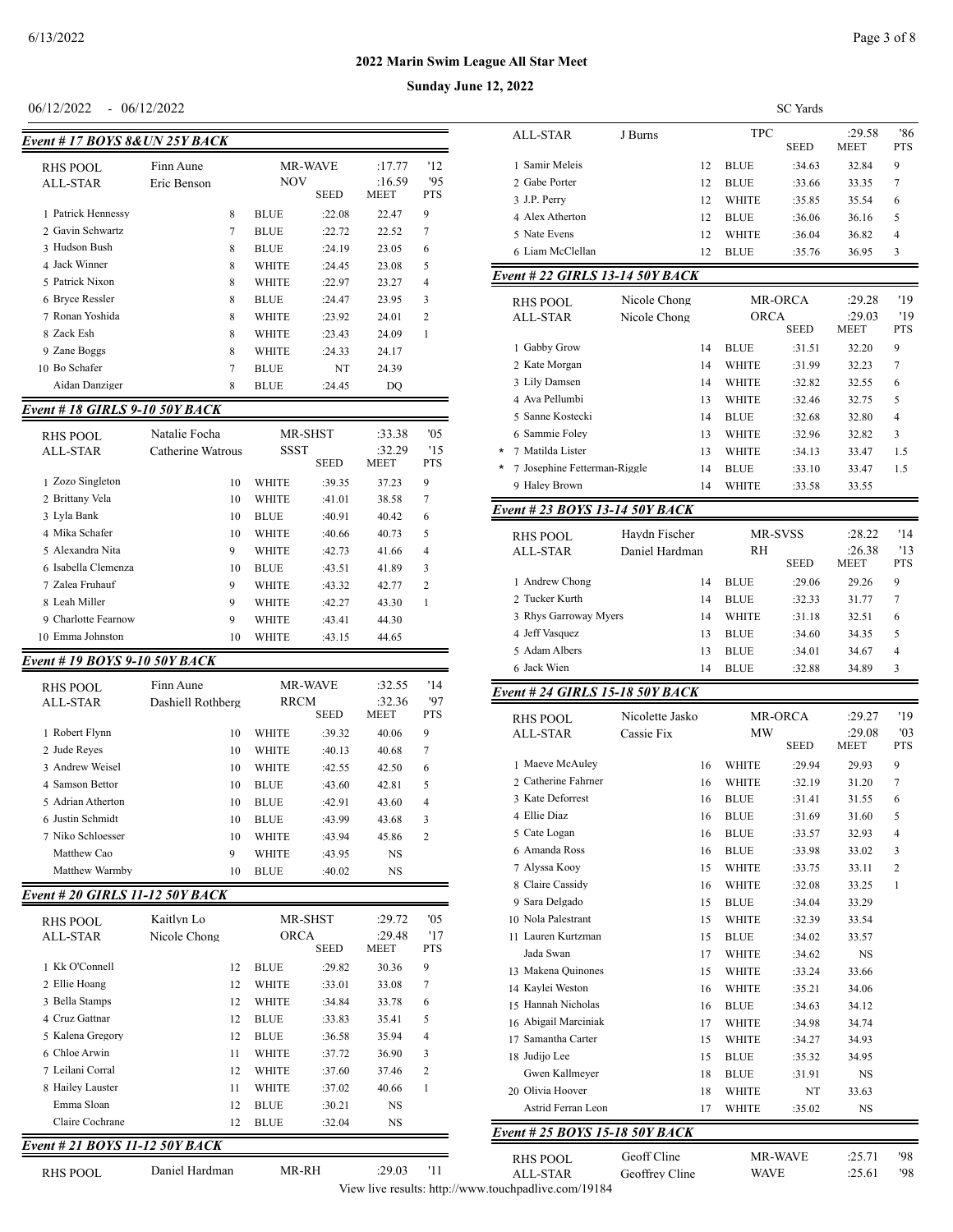**Sunday June 12, 2022**

## $06/12/2022 - 06/12/2022$

| Event # 25 BOYS 15-18 50Y BACK |                               |    |                        |             |                                 |                          |
|--------------------------------|-------------------------------|----|------------------------|-------------|---------------------------------|--------------------------|
| RHS POOL<br>ALL-STAR           | Geoff Cline<br>Geoffrey Cline |    | <b>MR-WAVE</b><br>WAVE | <b>SEED</b> | :25.71<br>:25.61<br><b>MEET</b> | '98<br>'98<br><b>PTS</b> |
| Jackson Stewart                |                               | 17 | <b>WHITE</b>           | :27.19      | 27.26                           | 9                        |
| 2 Ezra Portillo                |                               | 16 | <b>BLUE</b>            | :27.72      | 27.35                           | 7                        |
| 3 Cameron Aryanpour            |                               | 16 | <b>BLUE</b>            | :28.25      | 28.38                           | 6                        |
| 4 Jackson Conway               |                               | 16 | <b>WHITE</b>           | :29.63      | 28.65                           | 5                        |
| 5 Noah Nicholas                |                               | 16 | <b>BLUE</b>            | :29.26      | 29.14                           | 4                        |
| 6 Karsten Hakes                |                               | 16 | <b>WHITE</b>           | :30.58      | 29.98                           | 3                        |
| 7 Teymur Fatullayev            |                               | 17 | <b>WHITE</b>           | :30.67      | 31.71                           | $\mathfrak{D}$           |
| Jasper Hodge                   |                               | 17 | <b>WHITE</b>           | :31.47      | NS                              |                          |
| Josh Goldstein                 |                               | 18 | <b>BLUE</b>            | :29.34      | NS                              |                          |
| Sean Bigelow                   |                               | 18 | <b>BLUE</b>            | :30.28      | NS                              |                          |

#### *Event # 26 GIRLS 8&UN 25Y BREAST*

| RHS POOL<br>ALL-STAR | R. Richards<br>Julietta Camahort | <b>MR-WAVE</b><br><b>SVSS</b><br><b>SEED</b> |        | :20.61<br>:19.22<br><b>MEET</b> | '86<br>12<br><b>PTS</b> |
|----------------------|----------------------------------|----------------------------------------------|--------|---------------------------------|-------------------------|
| 1 Inara Thai         | 8                                | <b>WHITE</b>                                 | :24.20 | 23.30                           | 9                       |
| 2 Kate Passanisi     | 7                                | <b>WHITE</b>                                 | :24.10 | 23.75                           | 7                       |
| 3 Sydney Rainow      | 8                                | <b>BLUE</b>                                  | :23.68 | 23.89                           | 6                       |
| 4 Issa Robinson      | 8                                | <b>BLUE</b>                                  | :24.51 | 24.61                           | 5                       |
| 5 Maxine Kazul       | 8                                | <b>WHITE</b>                                 | :24.50 | 25.12                           | 4                       |
| Amanda Gomes Lev     | 8                                | WHITE                                        | :24.63 | NS                              |                         |

## *Event # 27 BOYS 8&UN 25Y BREAST*

| RHS POOL<br>ALL-STAR | Stefan Venne<br>Michael Masterson | <b>MR-SHST</b><br><b>TPC</b> | <b>SEED</b> | :19.43<br>:19.06<br><b>MEET</b> | '09<br>'90<br><b>PTS</b> |
|----------------------|-----------------------------------|------------------------------|-------------|---------------------------------|--------------------------|
| Winn Olson           | 8                                 | <b>BLUE</b>                  | :20.63      | 21.49                           | 9                        |
| 2 Ashton Weisel      | 8                                 | <b>WHITE</b>                 | :22.23      | 22.26                           | 7                        |
| 3 Patrick Nixon      | 8                                 | <b>WHITE</b>                 | :23.16      | 22.71                           | 6                        |
| 4 Zack Esh           | 8                                 | <b>WHITE</b>                 | :24.45      | 24.20                           | 5                        |
| 5 Bo Schafer         | 7                                 | <b>BLUE</b>                  | :25.16      | 24.36                           | $\overline{4}$           |
| 6 Tyler Esh          | 8                                 | <b>BLUE</b>                  | :24.48      | 25.60                           | 3                        |
| 7 Ryan Fisk          | 8                                 | <b>BLUE</b>                  | :24.03      | 32.19                           | $\mathfrak{D}$           |

## *Event # 28 GIRLS 9-10 50Y BREAST*

| RHS POOL<br>ALL-STAR | Holly Tarantino<br>Holly Tarrantino | SHST         | <b>MR-SHST</b><br><b>SEED</b> | :36.46<br>:34.85<br><b>MEET</b> | 15<br>15<br><b>PTS</b> |
|----------------------|-------------------------------------|--------------|-------------------------------|---------------------------------|------------------------|
| 1 Penelope Coughlin  | 10                                  | <b>BLUE</b>  | :44.74                        | 42.85                           | 9                      |
| 2 Juliet Passanisi   | 10                                  | <b>WHITE</b> | :44.77                        | 43.27                           | 7                      |
| 3 Lucy Yaroshenko    | 10                                  | <b>BLUE</b>  | :45.19                        | 44.09                           | 6                      |
| 4 Addie Foley        | 10                                  | <b>WHITE</b> | :45.93                        | 44.14                           | 5                      |
| 5 Emilia Cisneros    | 10                                  | <b>BLUE</b>  | :46.36                        | 44.35                           | $\overline{4}$         |
| 6 Sadie Zalewski     | 10                                  | <b>BLUE</b>  | :46.62                        | 45.45                           | ٩                      |

# *Event # 29 BOYS 9-10 50Y BREAST*

| RHS POOL<br>ALL-STAR              | M. Masterson.<br>Zachary McIntyre | MR-TPC<br><b>NOV</b> | <b>SEED</b> | :37.04<br>:34.40<br><b>MEET</b> | '92<br>13<br><b>PTS</b> |
|-----------------------------------|-----------------------------------|----------------------|-------------|---------------------------------|-------------------------|
| 1 Robert Flynn                    | 10                                | <b>WHITE</b>         | :45.59      | 44.92                           | 9                       |
| 2 Rio Gattnar                     | 9                                 | <b>BLUE</b>          | :44.37      | 45.22                           | 7                       |
| 3 Zach Williams                   | 10                                | <b>WHITE</b>         | :47.76      | 47.01                           | 6                       |
| 4 Lachlan Harrison                | 10                                | <b>BLUE</b>          | :47.09      | 47.37                           | 5                       |
| Adrian Atherton                   | 10                                | <b>BLUE</b>          | :42.95      | DO                              |                         |
| Event # 30 GIRLS 11-12 50Y BREAST |                                   |                      |             |                                 |                         |

#### 6/13/2022 Page 4 of 8

|                  |              | <b>SC</b> Yards |              |             |                       |                  |
|------------------|--------------|-----------------|--------------|-------------|-----------------------|------------------|
| ALL-STAR         | Halle Morris |                 | <b>LVST</b>  | <b>SEED</b> | :32.46<br><b>MEET</b> | 10<br><b>PTS</b> |
| 1 Hannah Shoup   |              | 12              | <b>WHITE</b> | :34.46      | 34.38                 | 9                |
| 2 Eona Pasternak |              | 12              | <b>WHITE</b> | :34.77      | 36.06                 | 7                |
| 3 Cruz Gattnar   |              | 12              | <b>BLUE</b>  | :35.56      | 36.38                 | 6                |
| 4 Ellie Hoang    |              | 12              | <b>WHITE</b> | :35.74      | 36.69                 | 5                |
| 5 Nina Iyer      |              | 12              | <b>WHITE</b> | :39.55      | 39.63                 | 4                |
| 6 Evie Noves     |              | 12              | WHITE        | :40.06      | 39.88                 | 3                |

## *Event # 31 BOYS 11-12 50Y BREAST*

| RHS POOL<br><b>ALL-STAR</b>       | Doug Williams<br>Garrett Goldberg | MR-RH<br>ORCA | <b>SEED</b>    | :32.28<br>:31.07<br><b>MEET</b> | '02<br>'17<br><b>PTS</b> |
|-----------------------------------|-----------------------------------|---------------|----------------|---------------------------------|--------------------------|
| 1 Riggins Scheumann               | 12                                | <b>WHITE</b>  | :31.86         | 32.32                           | 9                        |
| 2 Davis Golden                    | 12                                | <b>WHITE</b>  | :36.76         | 36.17                           | 7                        |
| 3 Gabe Porter                     | 12                                | <b>BLUE</b>   | :38.45         | 37.29                           | 6                        |
| 4 Devon Demartini                 | 12                                | <b>BLUE</b>   | :38.31         | 37.95                           | 5                        |
| 5 Ethan Minnich                   | 12                                | <b>WHITE</b>  | :38.21         | 38.88                           | $\overline{4}$           |
| 6 Nate Evens                      | 12                                | WHITE         | :39.26         | 39.22                           | 3                        |
| 7 Vanya Zykovich                  | 11                                | <b>BLUE</b>   | :39.16         | 39.46                           | $\overline{c}$           |
| 8 Jonathan Schulter               | 11                                | <b>WHITE</b>  | :40.23         | 40.23                           | 1                        |
| 9 Aidan Stahl                     | 11                                | <b>BLUE</b>   | :40.34         | 40.36                           |                          |
| 10 Alex Atherton                  | 12                                | <b>BLUE</b>   | :40.89         | 40.75                           |                          |
| Jude Fuchs<br>11                  | 12                                | <b>BLUE</b>   | :40.23         | 40.90                           |                          |
| 12 Nolan Hansel                   | 11                                | <b>BLUE</b>   | :41.70         | 41.61                           |                          |
| Event # 32 GIRLS 13-14 50Y BREAST |                                   |               |                |                                 |                          |
| RHS POOL                          | Serena Campbell                   |               | <b>MR-SHST</b> | :32.86                          | 15                       |
| ALL-STAR                          | Serena Campbell                   | <b>SHST</b>   |                | :32.45                          | '14                      |

| RHS POOL              | Serena Campbell | <b>MR-SHST</b> |             | :32.86                | 15                |
|-----------------------|-----------------|----------------|-------------|-----------------------|-------------------|
| ALL-STAR              | Serena Campbell | <b>SHST</b>    | <b>SEED</b> | :32.45<br><b>MEET</b> | '14<br><b>PTS</b> |
| 1 Tessa Garvey Miller | 14              | <b>BLUE</b>    | :35.31      | 35.64                 | 9                 |
| 2. Annie Stewart      | 13              | WHITE          | :37.62      | 36.58                 | 7                 |
| 3 Matilda Lister      | 13              | WHITE          | NT          | 37.42                 | 6                 |
| 4 Ashley Vela         | 13              | <b>BLUE</b>    | :37.67      | 38.45                 | 5                 |
| 5 Kate Morgan         | 14              | WHITE          | :37.81      | 39.09                 | 4                 |
|                       |                 |                |             |                       |                   |

## *Event # 33 BOYS 13-14 50Y BREAST*

| RHS POOL<br>ALL-STAR | Merrik Jasko<br>Merrik Jasko |    | ORCA         | <b>MR-ORCA</b><br><b>SEED</b> | :29.24<br>:29.57<br><b>MEET</b> | '19<br>'18<br><b>PTS</b> |
|----------------------|------------------------------|----|--------------|-------------------------------|---------------------------------|--------------------------|
| 1 Paul Falzone       |                              | 14 | WHITE        | :34.41                        | 33.25                           | 9                        |
| 2 Elliott Kruger     |                              | 13 | <b>BLUE</b>  | :34.12                        | 33.81                           | 7                        |
| 3 Cayden Yock        |                              | 14 | WHITE        | :34.26                        | 34.57                           | 6                        |
| 4 Santi Del Palacio  |                              | 14 | WHITE        | :35.22                        | 34.74                           | 5                        |
| 5 Andy Finney        |                              | 14 | WHITE        | :35.80                        | 35.29                           | 4                        |
| 6 Jett Davis         |                              | 14 | WHITE        | :34.48                        | 35.87                           | 3                        |
| 7 Stephan Moiseyenko |                              | 14 | <b>WHITE</b> | :36.72                        | 35.96                           | $\overline{c}$           |
| 8 Henry Lee          |                              | 13 | <b>BLUE</b>  | :36.13                        | 36.34                           | 1                        |
| 9 Ben McConnell      |                              | 14 | <b>WHITE</b> | :37.30                        | 36.81                           |                          |
| 10 Alex Kosorukov    |                              | 14 | <b>BLUE</b>  | :37.24                        | 38.08                           |                          |
| Parker Hansel        |                              | 14 | WHITE        | :33.66                        | <b>NS</b>                       |                          |

## *Event # 34 GIRLS 15-18 50Y BREAST*

| RHS POOL<br>ALL-STAR | Nicolette Jasko<br>Nicolette Jasko | ORCA        | <b>MR-ORCA</b><br><b>SEED</b> | :31.95<br>:31.20<br><b>MEET</b> | '19<br>'17<br><b>PTS</b> |
|----------------------|------------------------------------|-------------|-------------------------------|---------------------------------|--------------------------|
| 1 Hannah Slaught     | 17                                 | <b>BLUE</b> | :34.86                        | 34.99                           | 9                        |
| 2 Sara Jordan        | 15                                 | <b>BLUE</b> | :35.93                        | 35.83                           | 7                        |
| 3 Lory Gonzalez      | 17                                 | WHITE       | :37.30                        | 36.81                           | 6                        |
| 4 Abigail Marciniak  | 17                                 | WHITE       | :36.62                        | 37.07                           | 5                        |
| 5 Ouinn Joyce        | 16                                 | WHITE       | :35.92                        | 37.09                           | 4                        |
| Nola Palestrant      | 15                                 | WHITE       | :37.34                        | 37.50                           | 3                        |

View live results: http://www.touchpadlive.com/19184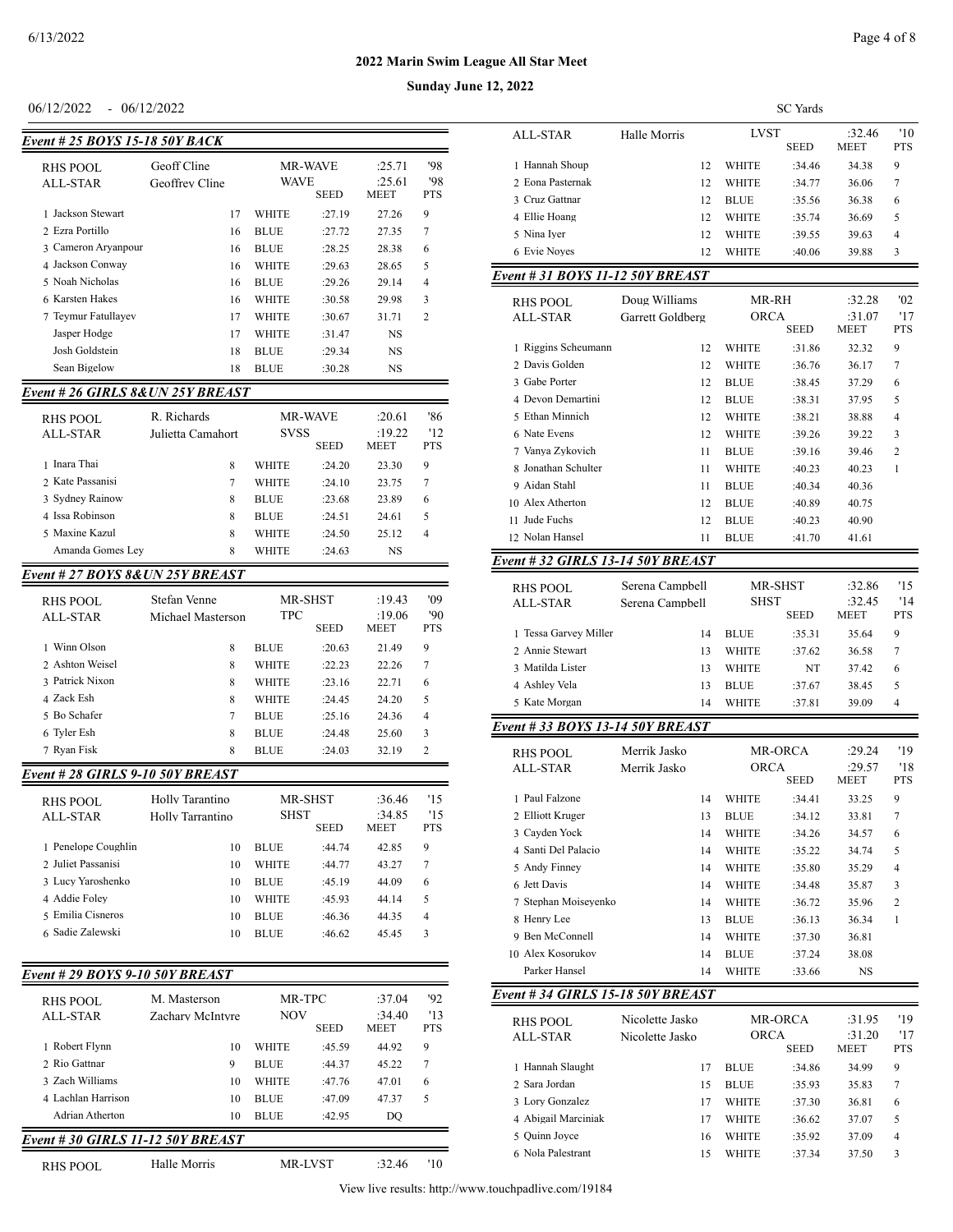## $06/12/2022 - 06/12/2022$

| 7 Avery Quinton  | 15 | <b>BLUE</b>  | NT     | 38.57     | 2 |
|------------------|----|--------------|--------|-----------|---|
| 8 Paige Bussi    | 16 | <b>BLUE</b>  | :37.49 | 38.60     |   |
| 9 Izzy Babb      | 14 | <b>WHITE</b> | :37.80 | 38.99     |   |
| 10 Sarah Pledger | 15 | <b>WHITE</b> | :38.58 | 39.01     |   |
| 11 Elsa Fong     | 15 | <b>BLUE</b>  | :38.90 | 39.23     |   |
| 12 Judijo Lee    | 15 | <b>BLUE</b>  | :38.53 | 39.29     |   |
| Audrey Lowell    | 15 | <b>WHITE</b> | :34.71 | <b>NS</b> |   |
| Izzy Ut          | 17 | <b>BLUE</b>  | :32.27 | <b>NS</b> |   |
|                  |    |              |        |           |   |

# *Event # 35 BOYS 15-18 50Y BREAST*

| RHS POOL                       | Frederick Goldstein |              | <b>MR-SVSS</b> | :28.74                | '22               |
|--------------------------------|---------------------|--------------|----------------|-----------------------|-------------------|
| ALL-STAR                       | Max Manwaring-Muell | MW           | <b>SEED</b>    | :27.65<br><b>MEET</b> | '18<br><b>PTS</b> |
| 1 Nicholas Arinduque           | 15                  | <b>WHITE</b> | :28.81         | 28.00                 | * 9               |
| 2 Freddy Goldstein             | 17                  | <b>WHITE</b> | :28.74         | 29.53                 | 7                 |
| 3 Sawyer Goldberg              | 15                  | <b>BLUE</b>  | :32.10         | 31.89                 | 6                 |
| 4 Ty Fong                      | 18                  | <b>BLUE</b>  | :32.22         | 32.16                 | 5                 |
| 5 Gino McDonnell               | 16                  | <b>BLUE</b>  | :31.82         | 32.41                 | 4                 |
| 6 Max Otsuki                   | 16                  | <b>BLUE</b>  | :33.68         | 32.87                 | 3                 |
| 7 Colin Bender                 | 15                  | <b>BLUE</b>  | :32.52         | 33.03                 | $\overline{c}$    |
| 8 Alvan Liang                  | 15                  | <b>WHITE</b> | :33.78         | 33.77                 | 1                 |
| 9 Magnus Hodge                 | 15                  | <b>WHITE</b> | :31.18         | 36.02                 |                   |
| Dillon Jovce                   | 18                  | <b>WHITE</b> | :30.94         | NS                    |                   |
| Jasper Hodge                   | 17                  | <b>WHITE</b> | :33.04         | <b>NS</b>             |                   |
| David Finney                   | 16                  | <b>WHITE</b> | :29.66         | NS.                   |                   |
| Event # 36 GIRLS 8& UN 25Y FLY |                     |              |                |                       |                   |

| RHS POOL<br>ALL-STAR  | Tavlor Hadfield<br>Reese Burns | <b>SVSS</b>  | <b>MR-WAVE</b><br><b>SEED</b> | :16.48<br>:16.07<br><b>MEET</b> | '97<br>'11<br><b>PTS</b> |
|-----------------------|--------------------------------|--------------|-------------------------------|---------------------------------|--------------------------|
| 1 Adriana Newman      | 7                              | <b>BLUE</b>  | :16.73                        | 16.59                           | 9                        |
| 2 Josephine Fernandez | 8                              | <b>WHITE</b> | :19.40                        | 18.40                           | 7                        |
| 3 Zoe Zech            | 8                              | WHITE        | :19.34                        | 18.60                           | 6                        |
| 4 Maxine Kazul        | 8                              | WHITE        | :19.58                        | 19.25                           | 5                        |
| 5 Dorian Betti        | 8                              | <b>WHITE</b> | :20.73                        | 21.19                           | 4                        |
| 6 Ryder Armstrong     | 8                              | <b>BLUE</b>  | :20.84                        | 21.24                           | 3                        |
| 7 Olivia Marin        | 8                              | <b>BLUE</b>  | :19.37                        | 21.54                           | $\overline{c}$           |
| 8 Ma'Avan Friedman    | 8                              | WHITE        | :21.59                        | 23.40                           |                          |

| Event # 37 BOYS 8&UN 25Y FLY  |                                          |    |                                      |                        |                                 |                         |
|-------------------------------|------------------------------------------|----|--------------------------------------|------------------------|---------------------------------|-------------------------|
| <b>RHS POOL</b><br>ALL-STAR   | A. Dutton<br>Mark Masterson              |    | MR-SHST<br><b>TPC</b><br><b>SEED</b> |                        | :15.98<br>:15.31<br><b>MEET</b> | 96<br>'93<br><b>PTS</b> |
| Gavin Beaton<br>$\mathbf{1}$  |                                          | 8  | <b>WHITE</b>                         | :22.48                 | 21.86                           | 9                       |
| 2 Aidan Danziger              |                                          | 8  | <b>BLUE</b>                          | :22.19                 | 23.38                           | $\overline{7}$          |
| 3 Gavin Schwartz              |                                          | 7  | <b>BLUE</b>                          | :23.29                 | 23.56                           | 6                       |
| 4 Cameron Welstead            |                                          | 8  | <b>WHITE</b>                         | :22.74                 | 24.26                           | 5                       |
| 5 Luca Demaria                |                                          | 8  | WHITE                                | :22.56                 | 25.68                           | 4                       |
| Event # 38 GIRLS 9-10 50Y FLY |                                          |    |                                      |                        |                                 |                         |
| <b>RHS POOL</b><br>ALL-STAR   | <b>Reese Burns</b><br><b>Reese Burns</b> |    | <b>SVSS</b>                          | MR-SVSS<br><b>SEED</b> | :29.80<br>:29.75<br><b>MEET</b> | '13<br>13<br><b>PTS</b> |
| 1 Maggie Arenas               |                                          | 9  | <b>WHITE</b>                         | :35.93                 | 35.53                           | 9                       |
| 2 Brittany Vela               |                                          | 10 | <b>WHITE</b>                         | :39.54                 | 37.01                           | $\overline{7}$          |
| 3 Avery Melenkivitz           |                                          | 10 | <b>BLUE</b>                          | :37.27                 | 37.85                           | 6                       |
| 4 Kaia Calabria Kent          |                                          | 10 | <b>BLUE</b>                          | :37.71                 | 38.74                           | 5                       |
| 5 Olivia Moskowitz            |                                          | 10 | <b>BLUE</b>                          | :39.60                 | 39.67                           | $\overline{4}$          |
| 6 Leah Miller                 |                                          | 9  | <b>WHITE</b>                         | :42.08                 | 40.17                           | 3                       |
| 7 Lyla Bank                   |                                          | 10 | <b>BLUE</b>                          | :39.99                 | 40.23                           | $\overline{c}$          |
| 8 Molly Murphy                |                                          | 9  | <b>BLUE</b>                          | :41.60                 | 41.39                           | 1                       |

*Event # 39 BOYS 9-10 50Y FLY*

#### **Sunday June 12**

| 12, 2022                           |                       |             | <b>SC</b> Yards |                |                |
|------------------------------------|-----------------------|-------------|-----------------|----------------|----------------|
|                                    | Dashiell Rothberg     |             | MR-RRC          | :31.38         | '97            |
| <b>RHS POOL</b><br><b>ALL-STAR</b> | Andre Ignoffo         | <b>ORCA</b> |                 | :29.28         | '16            |
|                                    |                       |             | <b>SEED</b>     | MEET           | <b>PTS</b>     |
| 1 Kenny Ewing                      | 10                    | <b>BLUE</b> | :36.94          | 36.87          | 9              |
| 2 Niko Schloesser                  | 10                    | WHITE       | :41.76          | 39.88          | 7              |
| 3 Baxter Dixon                     | 10                    | WHITE       | :40.50          | 43.51          | 6              |
| Matthew Warmby                     | 10                    | <b>BLUE</b> | :43.29          | NS             |                |
| Event #40 GIRLS 11-12 50Y FLY      |                       |             |                 |                |                |
| RHS POOL                           | Kacev Baetz           |             | <b>MR-SVSS</b>  | :28.05         | '13            |
| ALL-STAR                           | Reese Burns           | SVSS        |                 | :27.80         | '15            |
|                                    |                       |             | <b>SEED</b>     | MEET           | <b>PTS</b>     |
| 1 Kk O'Connell                     | 12                    | BLUE        | :28.21          | 28.52          | 9              |
| 2 Eona Pasternak                   | 12                    | WHITE       | :30.25          | 30.16          | 7              |
| 3 Cat Philp                        | 12                    | <b>BLUE</b> | :31.26          | 31.93          | 6              |
| 4 Kalena Gregory                   | 12                    | <b>BLUE</b> | :32.67          | 32.60          | 5              |
| 5 Angelina Mauzy                   | 11                    | <b>BLUE</b> | :34.22          | 34.02          | 4              |
| 6 Evie Noyes                       | 12                    | WHITE       | :33.33          | 34.15          | 3              |
| 7 Johanna Bush                     | 11                    | WHITE       | :34.60          | 34.37          | $\overline{c}$ |
| 8 Finotta Braun                    | 12                    | <b>BLUE</b> | :34.86          | 35.27          | 1              |
| Emma Sloan                         | 12                    | <b>BLUE</b> | :28.64          | NS             |                |
| Calla Palmer                       | 11                    | <b>BLUE</b> | :34.79          | NS             |                |
| Claire Cochrane                    | 12                    | <b>BLUE</b> | :32.06          | NS             |                |
| Event #41 BOYS 11-12 50Y FLY       |                       |             |                 |                |                |
| <b>RHS POOL</b>                    | Ethan Lewczyk         |             | MR-SVSS         | :27.42         | '13            |
| <b>ALL-STAR</b>                    | Andre Ignoffo         | <b>ORCA</b> |                 | :27.29         | '17            |
|                                    |                       |             | <b>SEED</b>     | MEET           | PTS            |
| 1 Gabrian Levy                     | 12                    | <b>BLUE</b> | :32.42          | 31.76          | 9              |
| 2 Joseph Fleishman                 | 12                    | WHITE       | :30.95          | 32.05          | 7              |
| 3 Jack O'Brien                     | 12                    | WHITE       | :33.99          | 32.42          | 6              |
| 4 Davis Golden                     | 12                    | WHITE       | :34.57          | 33.52          | 5              |
| 5 Liam McClellan                   | 12                    | <b>BLUE</b> | :34.72          | 34.10          | $\overline{4}$ |
| 6 Hiro Chance                      | 11                    | WHITE       | :37.53          | 36.20          | 3              |
| 7 Archer Capinpin                  | 12                    | <b>BLUE</b> | :36.39          | 36.49          | $\overline{c}$ |
| 8 Blake Butcher                    | 12                    | WHITE       | :36.73          | 37.75          | 1              |
| 9 Jonathan Schulter                | 11                    | WHITE       | :37.46          | 38.69          |                |
| Event # 42 GIRLS 13-14 50Y FLY     |                       |             |                 |                |                |
| RHS POOL                           | <b>Aislinn Dresel</b> |             | MR-LVST         | :27.92         | '09            |
| ALL-STAR                           | Kayla Yu              | <b>ORCA</b> | SEED            | :26.69<br>MEET | '18<br>PTS     |
| 1 Ava Pellumbi                     |                       |             |                 |                |                |
| 2 Sanne Kostecki                   | 13                    | WHITE       | :28.44          | 28.18          | 9              |
| 3 Amanda Mauzy                     | 14                    | <b>BLUE</b> | :29.10          | 29.32          | 7              |
|                                    | 14                    | WHITE       | :29.73          | 29.52          | 6              |
| 4 Elle Philp                       | 14                    | WHITE       | :29.67          | 29.95          | 5              |
| 5 Gabby Grow                       | 14                    | <b>BLUE</b> | :30.05          | 30.06          | 4              |
| 6 Tessa Garvey Miller              | 14                    | BLUE        | :30.06          | 30.25          | 3              |
| 7 Sabine Barringer                 | 13                    | <b>BLUE</b> | :31.42          | 30.86          | 2              |
| 8 Josephine Fetterman-Riggle       | 14                    | BLUE        | :31.32          | 30.92          | 1              |
| 9 Reese Arwin                      | 13                    | BLUE        | :33.09          | 30.99          |                |
| 10 Lily Damsen                     | 14                    | WHITE       | :31.00          | 31.01          |                |
| 11 Mari Kawamura                   | 13                    | BLUE        | :32.08          | 31.63          |                |
| 12 Alina Noyes                     | 14                    | WHITE       | :32.82          | 31.93          |                |
| 13 Sammie Foley                    | 13                    | WHITE       | :32.45          | 31.95          |                |
| 14 Ashley Vela                     | 13                    | <b>BLUE</b> | :31.85          | 32.20          |                |
| 15 Vivienne Fitzgerald             | 13                    | BLUE        | :32.88          | 32.78          |                |
| 16 Maeve Tran                      | 13                    | WHITE       | :32.91          | 32.80          |                |
| 17 Natalie Lawlor                  | 14                    | <b>BLUE</b> | :33.04          | 33.05          |                |

*Event # 43 BOYS 13-14 50Y FLY*

| RHS POOL | Havdn Fischer  | MR-SVSS | :25.39 | '14 |
|----------|----------------|---------|--------|-----|
| ALL-STAR | Daniel Hardman | RH      | :24.74 | 13  |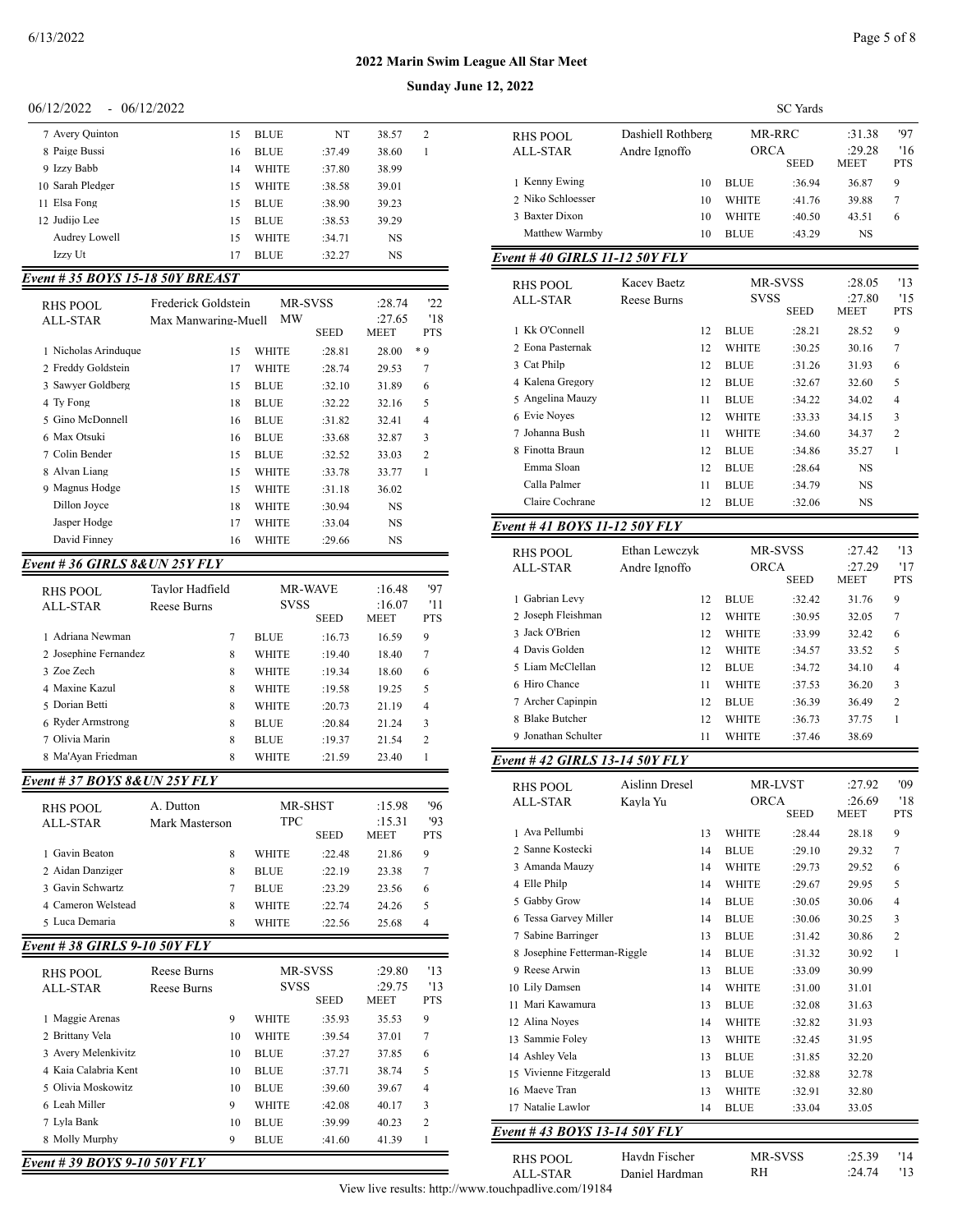### $06/12/2022 - 06/12/2022$

| Event #43 BOYS 13-14 50Y FLY |                |              |                |             |                |
|------------------------------|----------------|--------------|----------------|-------------|----------------|
|                              |                |              |                |             |                |
| RHS POOL                     | Havdn Fischer  |              | <b>MR-SVSS</b> | :25.39      | '14            |
| ALL-STAR                     | Daniel Hardman | RH           |                | :24.74      | 13             |
|                              |                |              | <b>SEED</b>    | <b>MEET</b> | <b>PTS</b>     |
| 1 Andrew Chong               | 14             | <b>BLUE</b>  | :27.15         | 26.61       | 9              |
| 2 Cayden Yock                | 14             | <b>WHITE</b> | :27.89         | 27.98       | 7              |
| 3 Rhys Garroway Myers        | 14             | <b>WHITE</b> | :27.95         | 28.31       | 6              |
| 4 Paul Falzone               | 14             | <b>WHITE</b> | :27.96         | 28.51       | 5              |
| 5 Tucker Kurth               | 14             | <b>BLUE</b>  | :29.90         | 29.42       | $\overline{4}$ |
| 6 Adam Albers                | 13             | <b>BLUE</b>  | :30.15         | 29.90       | 3              |
| 7 Charlie Wolf               | 13             | <b>BLUE</b>  | :30.05         | 30.69       | $\overline{2}$ |
| 8 Charlie Cain               | 14             | <b>BLUE</b>  | :29.90         | 30.90       | 1              |
| 9 Stephan Moisevenko         | 14             | <b>WHITE</b> | :31.42         | 31.59       |                |
| 10 Henry Lee                 | 13             | <b>BLUE</b>  | :33.06         | 32.34       |                |
|                              |                |              |                |             |                |

# *Event # 44 GIRLS 15-18 50Y FLY*

| $\frac{1}{2}$               |                             |              |                               |                          |                          |
|-----------------------------|-----------------------------|--------------|-------------------------------|--------------------------|--------------------------|
| RHS POOL<br><b>ALL-STAR</b> | Kavla Yu<br>Nicolette Jasco | ORCA         | <b>MR-ORCA</b><br><b>SEED</b> | :27.57<br>:26.89<br>MEET | '19<br>'17<br><b>PTS</b> |
| 1 Maeve McAuley             | 16                          | WHITE        | :28.09                        | 28.09                    | 9                        |
| 2 Catherine Fahrner         | 16                          | WHITE        | :29.71                        | 29.21                    | 7                        |
| 3 Sara Delgado              | 15                          | <b>BLUE</b>  | :30.74                        | 29.64                    | 6                        |
| 4 Alyssa Kooy               | 15                          | WHITE        | :29.67                        | 29.72                    | 5                        |
| 5 Sara Jordan               | 15                          | <b>BLUE</b>  | :29.66                        | 29.95                    | 4                        |
| Ellie Diaz<br>6             | 16                          | <b>BLUE</b>  | :30.20                        | 30.53                    | 3                        |
| 7 Emily Hinkley             | 15                          | <b>BLUE</b>  | :30.39                        | 30.61                    | $\overline{2}$           |
| 8 Amanda Ross               | 16                          | <b>BLUE</b>  | :30.79                        | 30.65                    | 1                        |
| 9 Samantha Carter           | 15                          | <b>WHITE</b> | :30.91                        | 30.84                    |                          |
| 10 Avery Quinton            | 15                          | <b>BLUE</b>  | :31.64                        | 31.56                    |                          |
| Hannah Nicholas<br>11       | 16                          | <b>BLUE</b>  | :32.23                        | 31.96                    |                          |
| Astrid Ferran Leon          | 17                          | WHITE        | :31.92                        | <b>NS</b>                |                          |
| Izzy Ut                     | 17                          | <b>BLUE</b>  | :27.40                        | NS.                      |                          |
| Jada Swan                   | 17                          | WHITE        | :29.39                        | NS                       |                          |

# *Event # 45 BOYS 15-18 50Y FLY*

| <b>RHS POOL</b><br>ALL-STAR     | Cole Parker<br>Trent Williams | <b>MW</b>    | <b>MR-LVST</b><br><b>SEED</b> | :24.53<br>:23.63<br><b>MEET</b> | '19<br>'08<br><b>PTS</b> |  |  |
|---------------------------------|-------------------------------|--------------|-------------------------------|---------------------------------|--------------------------|--|--|
| 1 Nicholas Arinduque            | 15                            | <b>WHITE</b> | :24.71                        | 24.69                           | 9                        |  |  |
| 2 Cameron Aryanpour             | 16                            | <b>BLUE</b>  | :24.97                        | 24.72                           | 7                        |  |  |
| 3 Ewan Smith                    | 15                            | <b>BLUE</b>  | :25.24                        | 25.10                           | 6                        |  |  |
| 4 Jackson Stewart               | 17                            | <b>WHITE</b> | :25.62                        | 25.24                           | 5                        |  |  |
| 5 Noah Nicholas                 | 16                            | <b>BLUE</b>  | :25.95                        | 26.03                           | $\overline{4}$           |  |  |
| 6 Ezra Portillo                 | 16                            | <b>BLUE</b>  | :26.60                        | 26.44                           | 3                        |  |  |
| 7 Ty Fong                       | 18                            | <b>BLUE</b>  | :27.10                        | 26.67                           | $\overline{c}$           |  |  |
| 8 Finn Seery                    | 16                            | <b>BLUE</b>  | :27.59                        | 27.13                           | 1                        |  |  |
| 9 Owen Bourdages                | 18                            | <b>WHITE</b> | :27.83                        | 27.36                           |                          |  |  |
| Jackson Conway<br>10            | 16                            | <b>WHITE</b> | :27.98                        | 27.48                           |                          |  |  |
| Marcus Proksch<br>11            | 16                            | <b>WHITE</b> | :26.81                        | 27.52                           |                          |  |  |
| 12 Sean Bigelow                 | 18                            | <b>BLUE</b>  | :27.77                        | 27.58                           |                          |  |  |
| 13 Alvan Liang                  | 15                            | <b>WHITE</b> | :26.81                        | 27.74                           |                          |  |  |
| 14 Gino McDonnell               | 16                            | <b>BLUE</b>  | :28.15                        | 27.87                           |                          |  |  |
| 15 Karsten Hakes                | 16                            | <b>WHITE</b> | :26.83                        | 27.94                           |                          |  |  |
| 16 Ruben Roth                   | 15                            | <b>BLUE</b>  | :28.02                        | 28.45                           |                          |  |  |
| 17 Teymur Fatullayev            | 17                            | WHITE        | :27.64                        | 29.07                           |                          |  |  |
| Event #46 GIRLS 8& UN 100Y I.M. |                               |              |                               |                                 |                          |  |  |
|                                 |                               |              |                               |                                 |                          |  |  |

ALL-STAR Julietta Comahort SVSS 1:23.07 '12

RHS POOL Emma Sloan MR-RH 1:25.20 '18<br>ALL-STAR Julietta Comahort SVSS 1:23.07 '12 MEET<sup>1</sup>

| 2, 2022                               |                    |              |                 |                 |                |
|---------------------------------------|--------------------|--------------|-----------------|-----------------|----------------|
|                                       |                    |              | <b>SC</b> Yards |                 |                |
| 1 Adriana Newman                      | 7                  | <b>BLUE</b>  | 1:31.38         | 1:32.56         | 9              |
| 2 Kate Passanisi                      | 7                  | WHITE        | 1:46.22         | 1:42.48         | 7              |
| 3 Josephine Fernandez                 | 8                  | WHITE        | 1:41.37         | 1:43.10         | 6              |
| 4 Shae Lunny                          | 8                  | <b>BLUE</b>  | 1:46.76         | 1:46.74         | 5              |
| 5 Finley Duford                       | 8                  | <b>BLUE</b>  | 1:49.89         | 1:47.50         | $\overline{4}$ |
| 6 Olivia Marin                        | 8                  | BLUE         | 1:42.93         | 1:48.50         | 3              |
| 7 Inara Thai                          | 8                  | WHITE        | 1:53.71         | 1:49.08         | 2              |
| 8 Isla Fiesel                         | 8                  | WHITE        | 1:52.96         | 1:52.51         | 1              |
| Lily Carmichael                       | 8                  | WHITE        | 1:51.70         | DQ              |                |
| Maxine Kazul                          | 8                  | WHITE        | 1:48.02         | NS              |                |
| Event # 47 BOYS 8&UN 100Y I.M.        |                    |              |                 |                 |                |
| <b>RHS POOL</b>                       | Zachary McIntyre   |              | MR-NR           |                 | '11            |
| <b>ALL-STAR</b>                       | Adrian Adkison     | RHS          |                 | 1:19.02         | '93            |
|                                       |                    |              | <b>SEED</b>     | MEET            | PTS            |
| 1 Ashton Weisel                       | 8                  | <b>WHITE</b> | 1:42.68         | 1:37.91         | 9              |
| 2 Winn Olson                          | 8                  | <b>BLUE</b>  | 1:44.46         | 1:38.58         | 7              |
| 3 Patrick Hennessy                    | 8                  | <b>BLUE</b>  | 1:49.04         | 1:53.57         | 6              |
| 4 Hudson Bush                         | 8                  | <b>BLUE</b>  | 1:54.65         | 1:56.09         | 5              |
| 5 Gavin Beaton                        | 8                  | WHITE        | 1:56.13         | 1:58.19         | $\overline{4}$ |
| Event # 48 GIRLS 9-10 100Y I.M.       |                    |              |                 |                 |                |
| RHS POOL                              | Reese Burns        |              | MR-SVSS         | 1:09.67         | '13            |
| ALL-STAR                              | <b>Reese Burns</b> | <b>SVSS</b>  |                 | 1:08.67         | '13            |
|                                       |                    |              | <b>SEED</b>     | MEET            | PTS            |
| 1 Zozo Singleton                      | 10                 | WHITE        | 1:26.86         | 1:21.83         | 9              |
| 2 Kaia Calabria Kent                  | 10                 | <b>BLUE</b>  | 1:26.73         | 1:26.19         | 7              |
| 3 Maggie Arenas                       | 9                  | WHITE        | 1:25.97         | 1:26.32         | 6              |
| 4 Penelope Coughlin                   | 10                 | <b>BLUE</b>  | 1:31.29         | 1:31.51         | 5              |
| 5 Avery Melenkivitz                   | 10                 | <b>BLUE</b>  | 1:31.15         | 1:31.73         | 4              |
| 6 Leah Miller                         | 9                  | WHITE        | 1:31.38         | 1:31.81         | 3              |
| <u>Event # 49 BOYS 9-10 100Y I.M.</u> |                    |              |                 |                 |                |
| RHS POOL                              | Zachary McIntyre   |              | MR-NR           |                 | '13            |
| <b>ALL-STAR</b>                       | Zachary McIntyre   |              | NOV             |                 | '13            |
|                                       |                    |              | <b>SEED</b>     | MEET            | PTS            |
| 1 Robert Flynn                        | 10                 | WHITE        | 1:27.90         | 1:25.44         | 9              |
| 2 Kenny Ewing                         | 10                 | <b>BLUE</b>  | 1:26.63         | 1:27.34         | 7              |
| 3 Andrew Weisel                       | 10                 | WHITE        | 1:29.39         | 1:28.52         | 6              |
| 4 Baxter Dixon                        | 10                 | WHITE        | 1:26.98         | 1:29.24         | 5              |
| 5 Rio Gattnar                         | 9                  | <b>BLUE</b>  | 1:27.52         | 1:29.31         | 4              |
| 6 Justin Schmidt                      | 10                 | <b>BLUE</b>  | 1:30.35         | 1:34.35         | 3              |
| Event # 50 GIRLS 11-12 100Y I.M.      |                    |              |                 |                 |                |
| <b>RHS POOL</b>                       | Reese Burns        |              | MR-SVSS         | 1:06.60         | '14            |
| <b>ALL-STAR</b>                       | Reese Burns        | svss         |                 | 1:04.52         | '15            |
|                                       |                    |              | SEED            | MEET            | PTS            |
| 1 Kk O'Connell                        | 12                 | <b>BLUE</b>  | 1:05.20         | 1:05.95         | * 9            |
| 2 Hannah Shoup                        | 12                 | WHITE        | 1:08.73         | 1:09.54         | 6.5            |
| 2 Eona Pasternak                      | 12                 | WHITE        | 1:09.52         | 1:09.54         | 6.5            |
| 4 Ellie Hoang                         | 12                 | WHITE        | 1:09.65         | 1:11.17         | 5              |
| 5 Johanna Bush                        | 11                 | WHITE        | 1:18.52         | 1:18.14         | 4              |
| 6 Kennedy Foster                      | 11                 | BLUE         | 1:17.44         | 1:18.54         | 3              |
| 7 Cat Philp                           | 12                 | <b>BLUE</b>  | 1:14.27         | 1:19.74         | 2              |
| Emma Sloan                            | 12                 | BLUE         | 1:06.37         | NS              |                |
| <b>Emily Morris</b>                   | 12                 | BLUE         | 1:16.56         | NS              |                |
| Claire Cochrane                       | 12                 | BLUE         | 1:12.84         | NS              |                |
| Event # 51 BOYS 11-12 100Y I.M.       |                    |              |                 |                 |                |
| RHS POOL                              | Zachary McIntyre   |              | MR-NR           | 1:04.89         | '14            |
| ALL-STAR                              | Doug Williams      | RHS          | SEED            | 1:04.25<br>MEET | '02<br>PTS     |
|                                       |                    |              |                 |                 |                |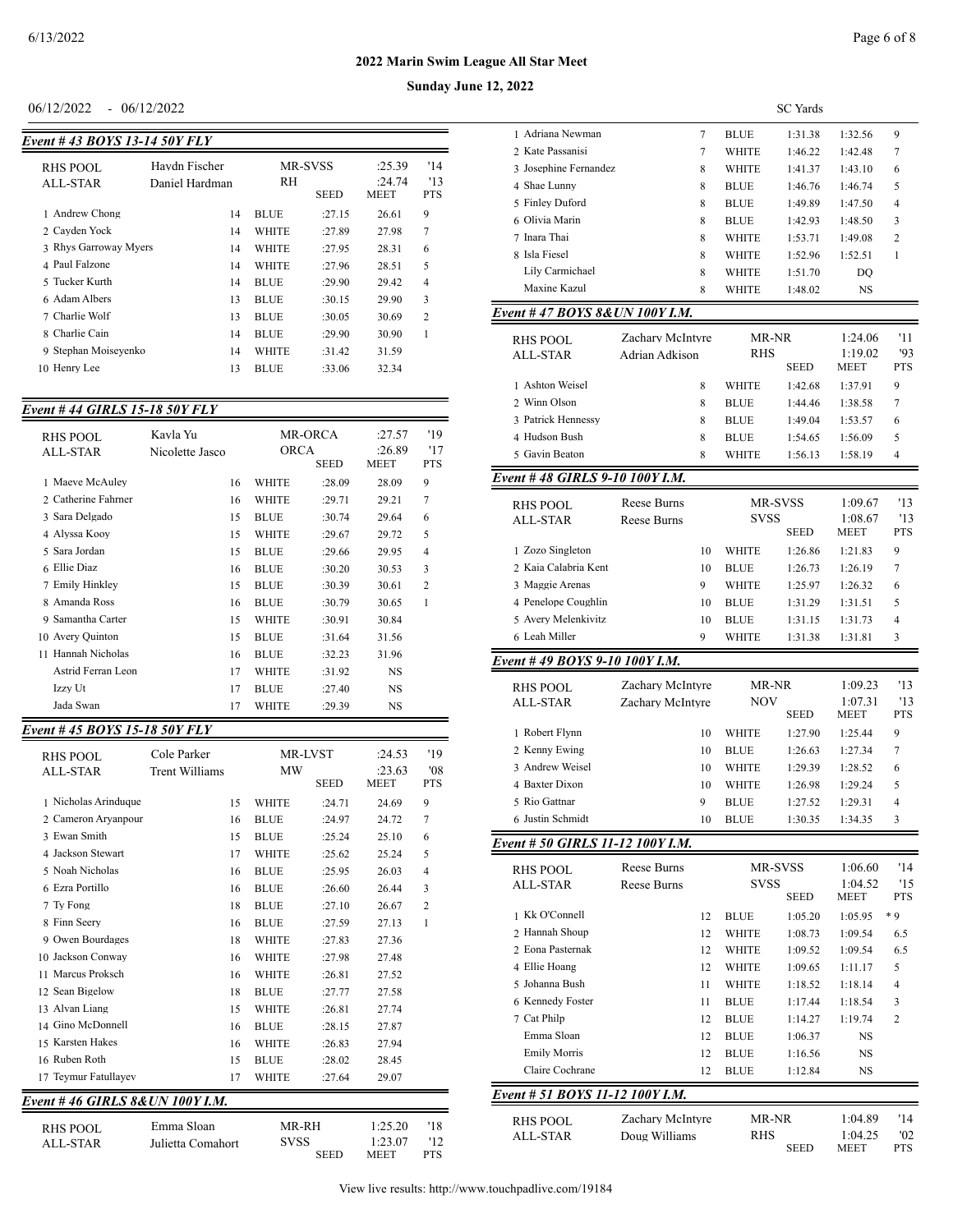#### $06/12/2022 - 06/12/2022$

| Event # 51 BOYS 11-12 100Y I.M. |                                   |                     |             |                                   |                          |  |  |  |  |
|---------------------------------|-----------------------------------|---------------------|-------------|-----------------------------------|--------------------------|--|--|--|--|
| RHS POOL<br>ALL-STAR            | Zachary McIntyre<br>Doug Williams | MR-NR<br><b>RHS</b> | <b>SEED</b> | 1:04.89<br>1:04.25<br><b>MEET</b> | '14<br>'02<br><b>PTS</b> |  |  |  |  |
| 1 Riggins Scheumann             | 12                                | <b>WHITE</b>        | 1:04.76     | 1:04.64                           | * 9                      |  |  |  |  |
| 2 Samir Meleis                  | 12                                | <b>BLUE</b>         | 1:12.80     | 1:10.24                           | 7                        |  |  |  |  |
| 3 Joseph Fleishman              | 12                                | <b>WHITE</b>        | 1:13.55     | 1:13.72                           | 6                        |  |  |  |  |
| 4 Gabe Porter                   | 12                                | <b>BLUE</b>         | 1:18.91     | 1:14.25                           | 5                        |  |  |  |  |
| 5 Gabrian Levy                  | 12                                | <b>BLUE</b>         | 1:13.90     | 1:14.62                           | $\overline{4}$           |  |  |  |  |
| 6 Nate Evens                    | 12                                | <b>WHITE</b>        | 1:17.52     | 1:16.03                           | 3                        |  |  |  |  |
| 7 Ethan Minnich                 | 12                                | <b>WHITE</b>        | 1:16.23     | 1:16.56                           | 2                        |  |  |  |  |
| 8 Jack O'Brien                  | 12                                | <b>WHITE</b>        | 1:20.80     | 1:19.10                           | 1                        |  |  |  |  |
| 9 Vanya Zykovich                | 11                                | <b>BLUE</b>         | 1:20.65     | 1:20.73                           |                          |  |  |  |  |
| <b>Blake Butcher</b><br>10      | 12                                | WHITE               | 1:21.04     | 1:23.48                           |                          |  |  |  |  |
| Jude Fuchs<br>11                | 12                                | <b>BLUE</b>         | 1:21.69     | 1:23.60                           |                          |  |  |  |  |

## *Event # 52 GIRLS 13-14 100Y I.M.*

| RHS POOL<br>ALL-STAR  | Ouinn Galli<br>Kavla Yu |    | ORCA        | <b>MR-SHST</b><br><b>SEED</b> | 1:05.34<br>1:03.32<br><b>MEET</b> | '11<br>'18<br><b>PTS</b> |
|-----------------------|-------------------------|----|-------------|-------------------------------|-----------------------------------|--------------------------|
| 1 Tessa Garvey Miller |                         | 14 | <b>BLUE</b> | 1:08.53                       | 1:08.74                           | 9                        |
| 2 Elle Philp          |                         | 14 | WHITE       | 1:10.04                       | 1:10.54                           | 7                        |
| 3 Amanda Mauzy        |                         | 14 | WHITE       | 1:10.79                       | 1:11.63                           | 6                        |
| 4 Ashley Vela         |                         | 13 | <b>BLUE</b> | 1:12.95                       | 1:13.03                           | 5                        |
| 5 Sabine Barringer    |                         | 13 | <b>BLUE</b> | 1:13.07                       | 1:13.14                           | 4                        |
| 6 Matilda Lister      |                         | 13 | WHITE       | 1:14.13                       | 1:13.21                           | 3                        |
| 7 Reese Arwin         |                         | 13 | <b>BLUE</b> | 1:15.77                       | 1:13.65                           | $\overline{c}$           |
| 8 Haley Brown         |                         | 14 | WHITE       | 1:11.55                       | 1:14.43                           | 1                        |
| 9 Lavney Octavio      |                         | 14 | <b>BLUE</b> | 1:15.06                       | 1:15.57                           |                          |
| 10 Jamie Schmidt      |                         | 13 | <b>BLUE</b> | 1:15.29                       | 1:15.59                           |                          |
| Mari Kawamura<br>11   |                         | 13 | <b>BLUE</b> | 1:15.24                       | 1:16.81                           |                          |

# *Event # 53 BOYS 13-14 100Y I.M.*

| RHS POOL<br>ALL-STAR | T. Pierce<br>Joe Smith |    | MR-RH<br><b>SHST</b> | <b>SEED</b> | 1:00.24<br>:59.80<br><b>MEET</b> | '89<br>'99<br><b>PTS</b> |
|----------------------|------------------------|----|----------------------|-------------|----------------------------------|--------------------------|
| Elliott Kruger       |                        | 13 | <b>BLUE</b>          | 1:08.77     | 1:08.27                          | 9                        |
| 2. Charlie Cain      |                        | 14 | <b>BLUE</b>          | 1:08.96     | 1:09.88                          | 7                        |
| 3 Stephan Moiseyenko |                        | 14 | <b>WHITE</b>         | 1:11.87     | 1:12.39                          | 6                        |
| 4 Jett Davis         |                        | 14 | WHITE                | 1:13.08     | 1:16.97                          | 5                        |
| Nicholas Butler      |                        | 13 | WHITE                | 1:12.46     | NS                               |                          |
|                      |                        |    |                      |             |                                  |                          |

#### *Event # 54 GIRLS 15-18 100Y I.M.*

| RHS POOL<br>ALL-STAR              | Miki Dahlke<br>J Gaskin |    | <b>MR-SVSS</b><br><b>SM</b><br><b>SEED</b> |                | 1:04.39<br>1:02.70<br><b>MEET</b> | 13<br>'91<br><b>PTS</b> |
|-----------------------------------|-------------------------|----|--------------------------------------------|----------------|-----------------------------------|-------------------------|
| Catherine Fahrner<br>$\mathbf{1}$ |                         | 16 | <b>WHITE</b>                               | 1:08.19        | 1:06.19                           | 9                       |
| 2 Kate Deforrest                  |                         | 16 | <b>BLUE</b>                                | 1:08.15        | 1:08.24                           | $\overline{7}$          |
| 3 Hannah Slaught                  |                         | 17 | <b>BLUE</b>                                | 1:08.45        | 1:09.22                           | 6                       |
| 4 Claire Cassidy                  |                         | 16 | <b>WHITE</b>                               | 1:08.97        | 1:10.57                           | 5                       |
| 5 Sara Delgado                    |                         | 15 | <b>BLUE</b>                                | 1:12.56        | 1:11.79                           | 4                       |
| 6 Amanda Ross                     |                         | 16 | <b>BLUE</b>                                | 1:10.40        | 1:12.87                           | 3                       |
| 7 Ouinn Joyce                     |                         | 16 | <b>WHITE</b>                               | 1:12.70        | 1:13.06                           | $\mathfrak{D}$          |
| Makena Quinones                   |                         | 15 | <b>WHITE</b>                               | 1:12.77        | <b>NS</b>                         |                         |
| Event # 55 BOYS 15-18 100Y I.M.   |                         |    |                                            |                |                                   |                         |
| RHS POOL                          | Geoff Cline             |    |                                            | <b>MR-WAVE</b> | :55.78                            | '98                     |
| ALL-STAR                          | Geoffrey Cline          |    | <b>WAVE</b>                                |                | :55.46                            | '98                     |
|                                   |                         |    |                                            | <b>SEED</b>    | <b>MEET</b>                       | <b>PTS</b>              |
| 1 Nicholas Arinduque              |                         | 15 | WHITE                                      | :57.52         | 56.67                             | 9                       |

2 Ewan Smith 15 BLUE :59.01 59.03 7

|                      |    |              | SC Yards |           |                |  |
|----------------------|----|--------------|----------|-----------|----------------|--|
| 3 Ty Fong            | 18 | <b>BLUE</b>  | 1:02.61  | 1:00.03   | 6              |  |
| 4 Freddy Goldstein   | 17 | <b>WHITE</b> | :59.68   | 1:00.67   | 5              |  |
| 5 Finn Seerv         | 16 | <b>BLUE</b>  | 1:04.99  | 1:03.15   | $\overline{4}$ |  |
| 6 Sean Bigelow       | 18 | <b>BLUE</b>  | 1:04.19  | 1:05.01   | 3              |  |
| Max Otsuki<br>7      | 16 | <b>BLUE</b>  | 1:04.90  | 1:05.52   | 2              |  |
| 8 Marcus Proksch     | 16 | WHITE        | 1:04.60  | 1:05.79   | 1              |  |
| 9 Noah Nicholas      | 16 | <b>BLUE</b>  | 1:03.35  | 1:06.40   |                |  |
| 10 Teymur Fatullayev | 17 | WHITE        | 1:04.10  | 1:06.90   |                |  |
| 11 Karsten Hakes     | 16 | WHITE        | 1:06.03  | 1:07.10   |                |  |
| 12 Alvan Liang       | 15 | WHITE        | 1:03.70  | 1:07.23   |                |  |
| 13 Sawyer Goldberg   | 15 | <b>BLUE</b>  | 1:04.95  | 1:07.27   |                |  |
| David Finney         | 16 | WHITE        | 1:02.23  | <b>NS</b> |                |  |
| Josh Goldstein       | 18 | <b>BLUE</b>  | 1:05.21  | NS        |                |  |
| Dillon Joyce         | 18 | WHITE        | 1:04.98  | NS        |                |  |
|                      |    |              |          |           |                |  |

### *Event # 56 MIXED 8&UN 100Y FREE REL*

| RHS POOL<br>ALL-STAR    | MR-TPC<br><b>SVSS</b><br><b>SEED</b> |    | 1:03.48<br>1:02.08<br><b>MEET</b> | '87<br>'11<br><b>PTS</b> |
|-------------------------|--------------------------------------|----|-----------------------------------|--------------------------|
| 1 The White Swim Team C | WHITE                                | NT | 1:12.32                           | 9                        |
| 2 The Blue Swim Team B  | <b>BLUE</b>                          | NT | 1:13.68                           | 7                        |
| 3 The Blue Swim Team D  | <b>BLUE</b>                          | NT | 1:13.82                           | 6                        |
| 4 The White Swim Team B | WHITE                                | NT | 1:15.24                           | 5                        |
| 5 The Blue Swim Team C  | <b>BLUE</b>                          | NT | 1.1627                            | 4                        |
| 6 The White Swim Team A | WHITE                                | NT | 1.2141                            | 3                        |
| 7 The White Swim Team D | WHITE                                | NT | 1:24.47                           | $\mathfrak{D}$           |
| 8 The Blue Swim Team A  | <b>BLUE</b>                          | NT | 1:26.59                           |                          |

#### *Event # 57 MIXED 9-10 200Y FREE REL*

| RHS POOL<br>ALL-STAR    | MR-NR<br>ORCA<br><b>SEED</b> |    | 2:02.82<br>1:59.74<br><b>MEET</b> | 13<br>15<br><b>PTS</b> |
|-------------------------|------------------------------|----|-----------------------------------|------------------------|
| The White Swim Team B   | <b>WHITE</b>                 | NT | 2:18.31                           | 9                      |
| 2 The Blue Swim Team C  | <b>BLUE</b>                  | NT | 2:19.87                           | 7                      |
| 3 The Blue Swim Team D  | <b>BLUE</b>                  | NT | 2:20.27                           | 6                      |
| 4 The Blue Swim Team B  | <b>BLUE</b>                  | NT | 2:22.25                           | 5                      |
| 5 The White Swim Team A | <b>WHITE</b>                 | NT | 2.2425                            | $\overline{4}$         |
| 6 The White Swim Team C | WHITE                        | NT | 2.2524                            | 3                      |
| The Blue, Swim Team A   | <b>BLUE</b>                  | NT | NS                                |                        |
|                         |                              |    |                                   |                        |

#### *Event # 58 MIXED 11-12 200Y FREE REL*

| RHS POOL<br>ALL-STAR                   |              | MR-SVST<br>ORCA<br><b>SEED</b> |                    | '13<br>'17<br><b>PTS</b> |  |  |  |  |  |  |  |
|----------------------------------------|--------------|--------------------------------|--------------------|--------------------------|--|--|--|--|--|--|--|
| The White Swim Team B                  | <b>WHITE</b> | NT                             | 1:54.07            | 9                        |  |  |  |  |  |  |  |
| 2 The Blue, Swim Team A                | <b>BLUE</b>  | NT                             | 1:57.04            | 7                        |  |  |  |  |  |  |  |
| The White Swim Team C<br>$\mathcal{R}$ | <b>WHITE</b> | NT                             | 1:57.22            | 6                        |  |  |  |  |  |  |  |
| The White Swim Team A                  | <b>WHITE</b> | NT                             | 1:57.89            | 5                        |  |  |  |  |  |  |  |
| 5 The Blue Swim Team B                 | <b>BLUE</b>  | NT                             |                    | 4                        |  |  |  |  |  |  |  |
| The Blue Swim Team C<br>6              | <b>BLUE</b>  | NT                             | 1:59.28            | 3                        |  |  |  |  |  |  |  |
| The Blue Swim Team D                   | <b>BLUE</b>  | NT                             | 2:04.24            | $\overline{c}$           |  |  |  |  |  |  |  |
| 8 The White Swim Team D                | <b>WHITE</b> | NT                             | 2:06.31            | 1                        |  |  |  |  |  |  |  |
| Event # 59 MIXED 13-14 200Y FREE REL   |              |                                |                    |                          |  |  |  |  |  |  |  |
| RHS POOL                               | <b>SSST</b>  | <b>MR-SHST</b>                 | 1:41.29<br>1:41.52 | '11                      |  |  |  |  |  |  |  |
| ALL-STAR                               |              | <b>SEED</b>                    | <b>MEET</b>        | '13<br><b>PTS</b>        |  |  |  |  |  |  |  |
| The Blue Swim Team B                   | <b>BLUE</b>  | NT                             | 1:47.40            | 9                        |  |  |  |  |  |  |  |
| 2. The White Swim Team C               | WHITE        | NT                             | 1:47.73            | 7                        |  |  |  |  |  |  |  |
| 3 The White Swim Team A                | WHITE        | NT                             | 1:49.38            | 6                        |  |  |  |  |  |  |  |